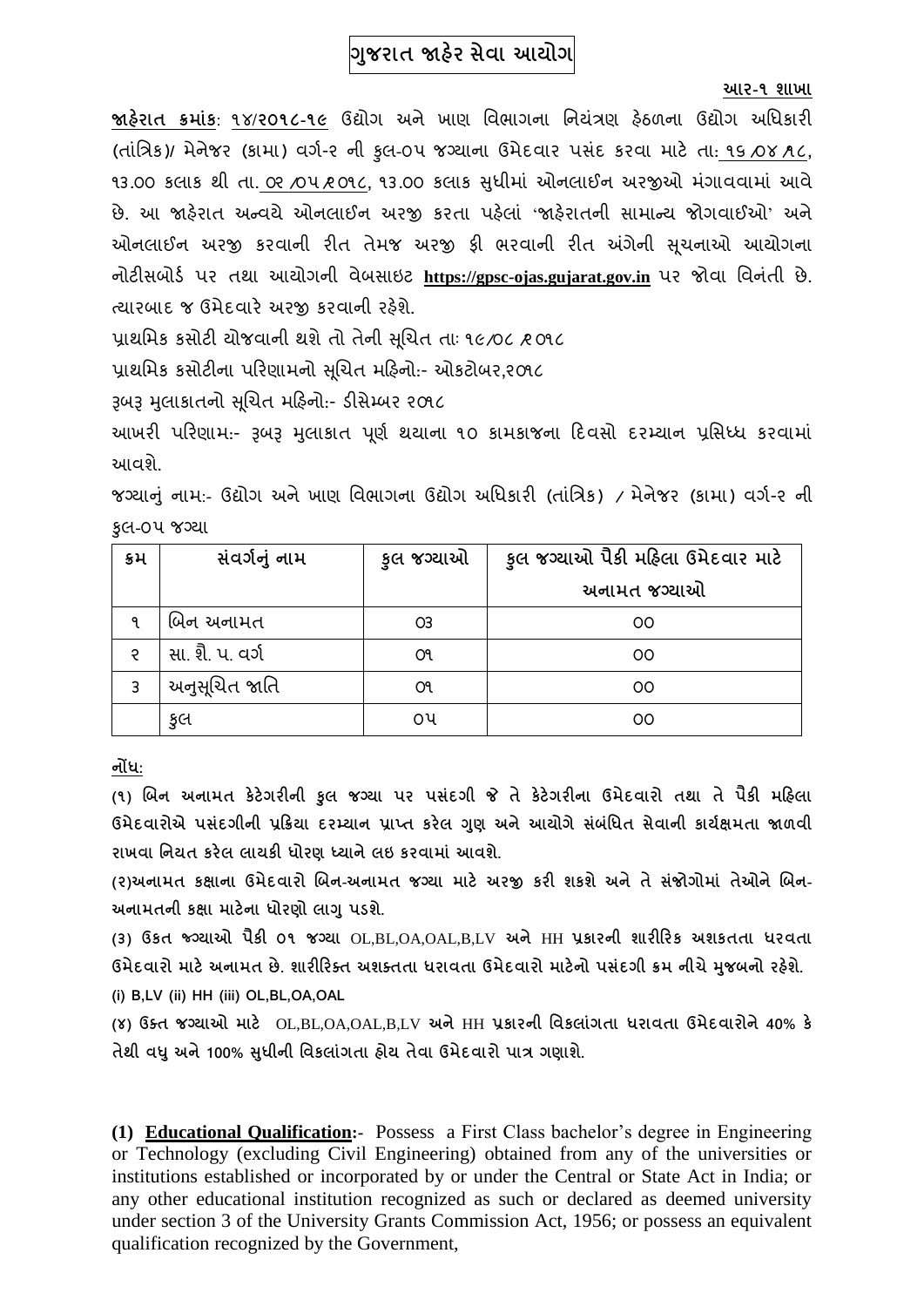**(2) Experience:** (i) Have about three years' experience in the field of Engineering or Technology (excluding Civil Engineering) on the post not below the rank of Junior Industries Inspector in Government Department; or

(ii) Have about three years experience in the field of Engineering or Technology (excluding Civil Engineering) in any Local body or a Government under taking Board/Corporation or a Limited Company established by Law in India or an Industrial Organization, on the post which is equivalent to or not below the rank of Junior Industries Inspector in a Government Department recognized by the Government as such;

**(3)** Possess the basic knowledge of computer application as prescribed in the Gujarat Civil Services Classification and Recruitment (General) Rules 1967.

**(4)** Possess adequate knowledge of Gujarati and/or Hindi.

પગાર િોરણ:- પેમેટ્રીક્ષ લેિલ-૮**,** િટીકલ રેન્જ- રૂ. ૪૪**,**૯૦૦-૧**,**૪૨**,**૪૦૦ /-

ઉંમર:- ૩૮ િર્ગથી િધુનહીં.

(૧) ઉંમર અરજી સ્વીકારવાની છેલ્લી તારીખના રોજ ગણવામાં આવશે.

(૨ ) જાહરે ાતમાં ઉપલી િયમયાગદા આપિામાં આિેલ છે, તેમાં **નીચેમજુ િની છૂટછાટ મળવાપાત્ર**

**છે.**

| ঀ              | પછાત વર્ગ, તથા અનુસુચિત જાતિ વર્ગના                                                  |  | મુળ ગુજરાતના સામાજિક અને શૈક્ષણિક રીતે પાંચ વર્ષ (વધુમાં વધુ ૪૫ વર્ષની મર્યાદામાં)     |
|----------------|--------------------------------------------------------------------------------------|--|----------------------------------------------------------------------------------------|
|                | ઉમેદવારો                                                                             |  |                                                                                        |
| $\mathsf{R}$   |                                                                                      |  | મુળ ગુજરાતના સામાજિક અને શૈક્ષણિક રીતે રિસ વર્ષ (વધુમાં વધુ ૪૫ વર્ષની મર્યાદામાં)      |
|                | પછાત વર્ગ. તથા અનુસુચિત જાતિ વર્ગના                                                  |  |                                                                                        |
|                | મહિલા ઉમેદવારો                                                                       |  |                                                                                        |
| $\overline{3}$ |                                                                                      |  | બિન અનામત વર્ગના મહિલા ઉમેદવારો   પાંચ વર્ષ (વધુમાં વધુ ૪૫ વર્ષની મર્યાદામાં)          |
| $\times$       |                                                                                      |  | શારીરિક અશક્તતા ધરાવતા ઉમેદવારો :- પરંતુ   હ્લનચલનની ખામી ધરાવતાં                      |
|                |                                                                                      |  | OL,BL,OA,OAL,B,LV and HH પ્રકારની ४०% કે તેથી વધુ અને ૧૦૦% સુધીની અશક્તતા              |
|                |                                                                                      |  | ધરાવતા ઉમેદવારો હોય તેઓને જ મેડીકલ બોર્ડના તબીબી પ્રમાણપત્રને આધીન ૧૦ વર્ષ સુધીની      |
|                |                                                                                      |  | છૂટછાટ મળવાપાત્ર રહેશે. આ સિવાય અન્ય શારીરિક અશક્તતા ધરાવતા ઉમેદવારો અરજી કરવાને પાત્ર |
|                | નથી. (વધુમાં વધુ ૪૫ વર્ષની મર્યાદામાં)                                               |  |                                                                                        |
| $\mathsf{u}$   |                                                                                      |  | ગુજરાત સરકારના કર્મચારીઓ  (૧) જાહેરાતમાં લાયકાત તરીકે અનુભવ માંગેલ હોય તો ઉપલી         |
|                |                                                                                      |  | કે જેઓ ગુજરાત સરકારની   વયમર્યાદા લાગુ પડશે નહીં (૨) જાહેરાતમાં અનુભવને લાયકાત તરીકે   |
|                | નોકરીમાં કાયમી ધોરણે અથવા                                                            |  | માંગેલ ન હોય પરંતુ ઇજનેરી,તબીબી,ખેતી વિષયક,પશુ ચિકિત્સાની                              |
|                | ઠંગામી ધોરણે સળંગ છ માસ                                                              |  | પદવી કે ડિપ્લોમાની જગ્યા પર નિમણૂંક પામેલ કર્મચારીને                                   |
|                | સુધી કામગીરી બજાવતા હોય<br>જાહેરાતમાંની આવી લાયકાતવાળી જગ્યા(Any such post)માટે ઉપલી |  |                                                                                        |
|                | અને તેઓની પ્રથમ નિમણંક<br>વયમર્યાદા લાગુ પડશે નહીં                                   |  |                                                                                        |
|                | (3) જાહેરાતમાં દર્શાવેલ જગ્યા માટે અનુભવ એક લાયકાત તરીકે<br>જાહેરાતમાંની જગ્યામાં    |  |                                                                                        |
|                | દર્શાવેલ વયમર્યાદાની અંદર                                                            |  | માંગેલ ન હોય ત્યારે જે સંવર્ગમાંથી બઢતી મળવાપાત્ર હોય તેમાં ફરજ                        |
|                |                                                                                      |  |                                                                                        |
|                | થયેલ હોય તેવા કર્મચારીઓ                                                              |  | બજાવતા કર્મચારીને, તેઓએ બજાવેલ સેવાના સમય અથવા વધુમાં                                  |
|                |                                                                                      |  | વધુ પાંચ વર્ષની છૂટછાટ તે બે પૈકી જે ઓછું હોય તેટલી છૂટછાટ મળશે.                       |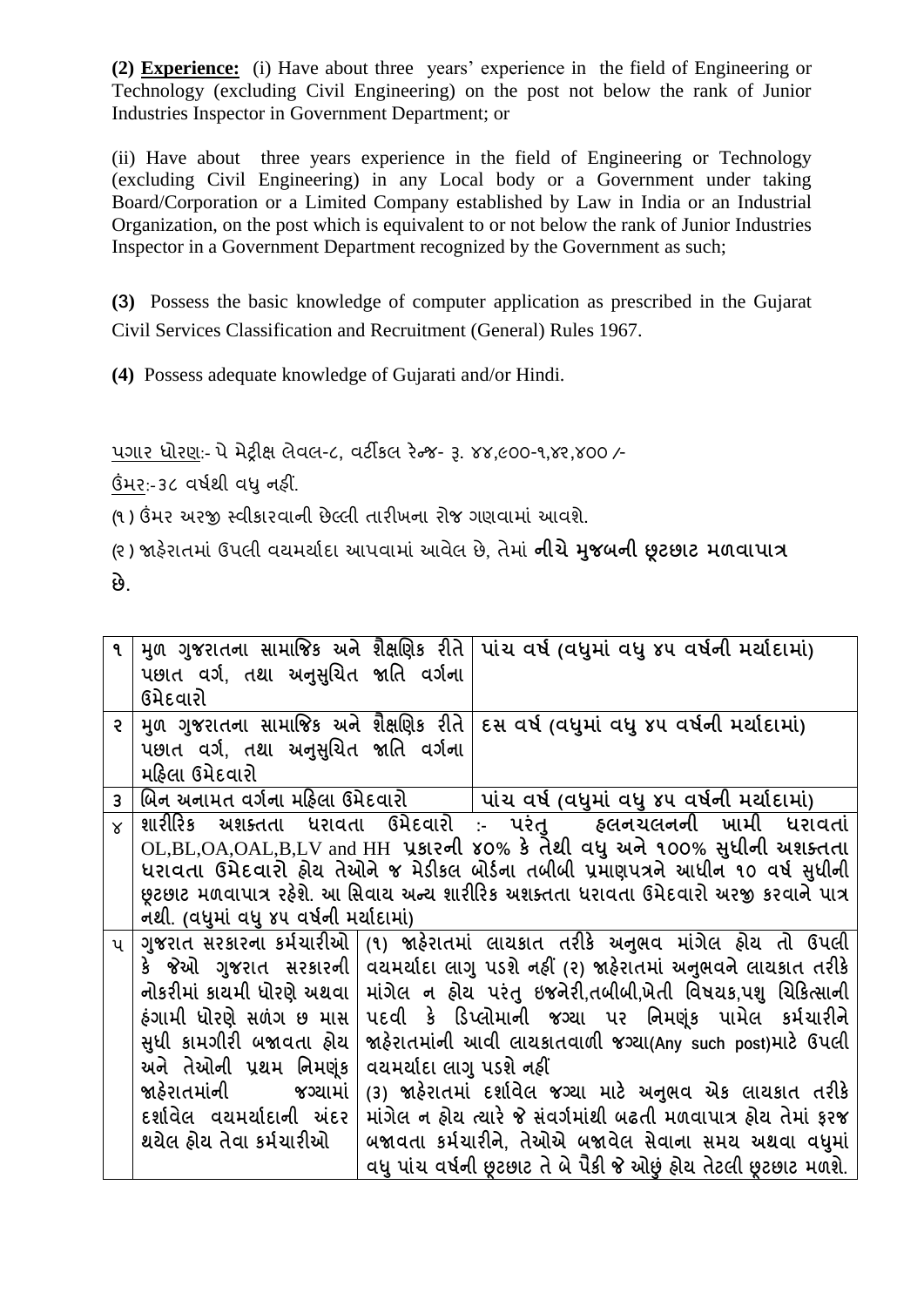**નોંધ:-**

૧. ઉમેદવારોએ જાહેરાત ક્રમાંક અને જગ્યાનું નામ સ્પષ્ટ રીતે વાંચીને ઓન લાઇન અરજી કરવી. ત્યાર પછે જ અરજી કન્કર્મ કરવાની રહેશે.

૨. કન્ફર્મ થયેલ અરજીપત્રકની વિગતો કે તેમાં ઉમેદવારે આપેલ મારિતીમાં ક્ષતિ કે ચુક બાબતે સુધારો કરિાની રજૂઆત /વિનતં ી ગ્રાહ્ય રાખિામાં આિશેનહીં.

૩. એક કરતાં વધારે સંખ્યામાં અરજી કર્યાના કિસ્સામાં છેલ્લે કન્ફર્મ થયેલ અરજીપત્રક જ માન્ય રાખવામાં આવશે. બિન અનામત વર્ગના ઉમેદવારો માટે છેલ્લે કન્ફર્મ થયેલ ફી સાથેનું અરજીપત્રક માન્ય રાખવામા આવશે.

૪. ઉમેદવારોએ રૂબરૂ મુલાકાતને પાત્ર થયાના કિસ્સામાં રજૂ કરવાના થતાં પ્રમાણપત્રો (સામાન્ય સુચનાઓમાં આપેલ ક્રમમાં) તૈયાર રાખવાના રહેશે.

> **(આશા શાહ) સયાં કુત સબચવ ગજુ રાત જાહરે સેવા આયોગ**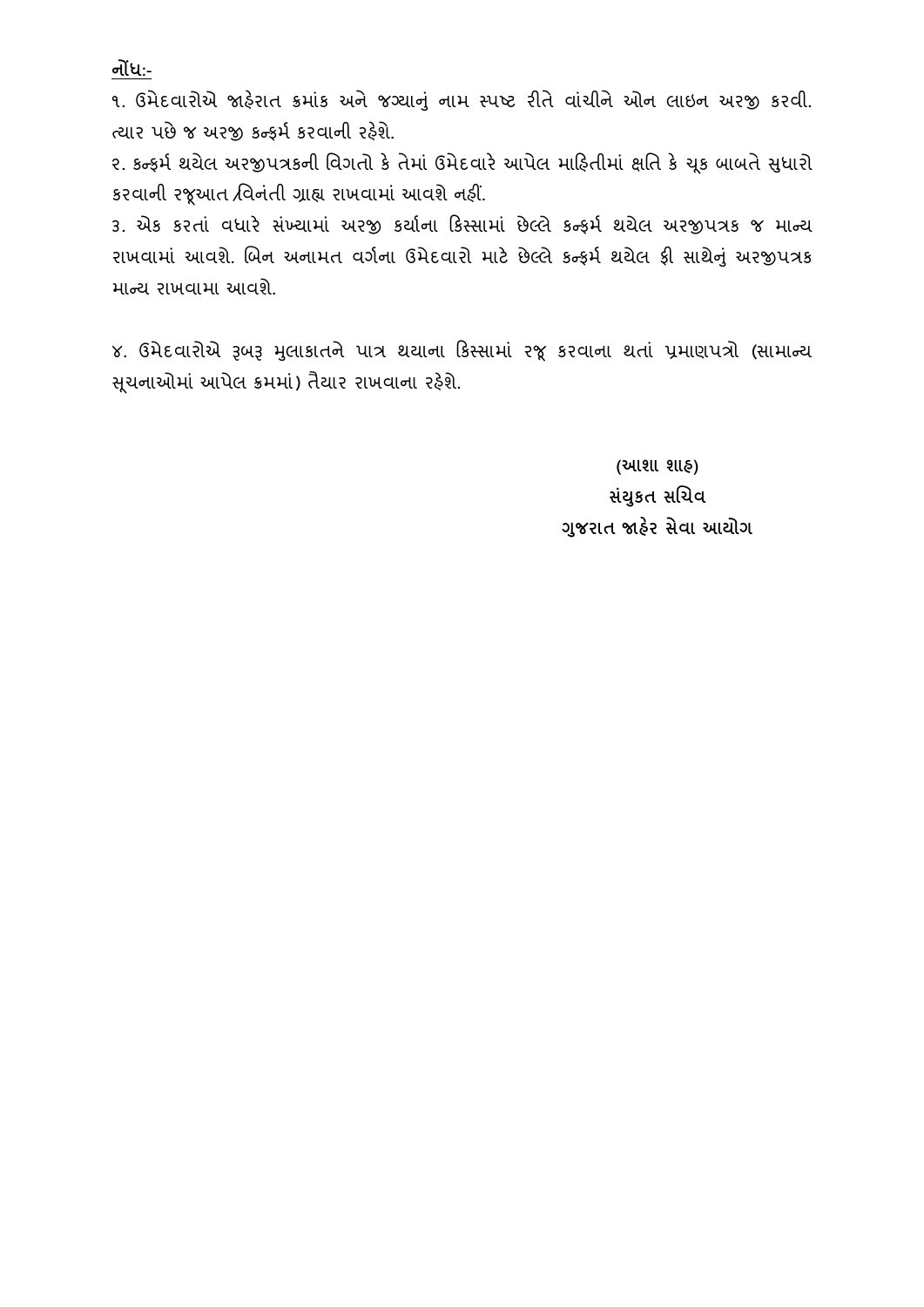## **GUJARAT PUBLIC SERVICE COMMISSION**

#### **R-1 BRANCH**

**Advt.No.14/2018-19 :** Online applications are invited for the post of Industries Officer (Technical)**,** and Manager (Raw Materials), Class-II, in the Gujarat Industrial Service, Under the Industries and Mines Department , during Date: 16/04/2018, 13.00 p.m. to Date: 02/05/2018, 13.00 p.m. Candidates are instructed to visit Notice Board or the Web site of Commission **[http://gpsc-ojas.gujarat.gov.in](http://gpsc-ojas.gujarat.gov.in/)** for all provisions of advertisement, General Instructions, and the method of online application.

- Tentative Date for P.T:- 19/08/2018

- Tentative month for P.T Result:- October, 2018

- Tentative month for Interview:- December, 2018

- Final result will be published during 10 working days after the last date of Interview.

Total No. of vacancy:-05 (FIVE) (As Under)

| No. | Category       | <b>Total vacancy</b> | <b>Out of total Post reserved for Women</b> |
|-----|----------------|----------------------|---------------------------------------------|
|     | <b>GENERAL</b> |                      |                                             |
|     | S.E.B.C.       |                      |                                             |
|     | S.C            |                      | OC.                                         |
|     | Total          |                      | I) (                                        |

Note: -

(1) Selection to the posts of unreserved Category and posts reserved for women candidates thereof Shall be made on the basis of marks obtained in selection process by the candidates of respective categories and also women candidates of that category and on the basis of qualifying standard prescribed by the commission keeping in view to maintain efficiency of respective cadre/service.

(2) The candidates belonging to reserved category can apply against vacancy for Unreserved Category but the criteria will be applicable as per Unreserved Category.

(3) Out of total posts 01 post is reserved for the candidates having disability of OL,BL,OA,OAL,B,LV and HH . But the priority Order of candidates having disability are as under **:-** (i) B, LV (ii) HH (iii) OL, BL, OA,OAL

(4) Only the candidates having disability of OL,BL,OA,OAL,B,LV and HH can apply for the post of 40% or more and up to 100% are eligible to apply for the post.

**(1) Educational Qualification:-** Possess a First Class bachelor's degree in Engineering or Technology (excluding Civil Engineering) obtained from any of the universities or institutions established or incorporated by or under the Central or State Act in India; or any other educational institution recognized as such or declared as deemed university under section 3 of the University Grants Commission Act, 1956; or possess an equivalent qualification recognized by the Government, and

**(2) Experience:** (i) Have about three years' experience in the field of Engineering or Technology (excluding Civil Engineering) on the post not below the rank of Junior Industries Inspector in Government Department; or

(ii) Have about three years experience in the field of Engineering or Technology (excluding Civil Engineering) in any Local body or a Government under taking Board/Corporation or a Limited Company established by Law in India or an Industrial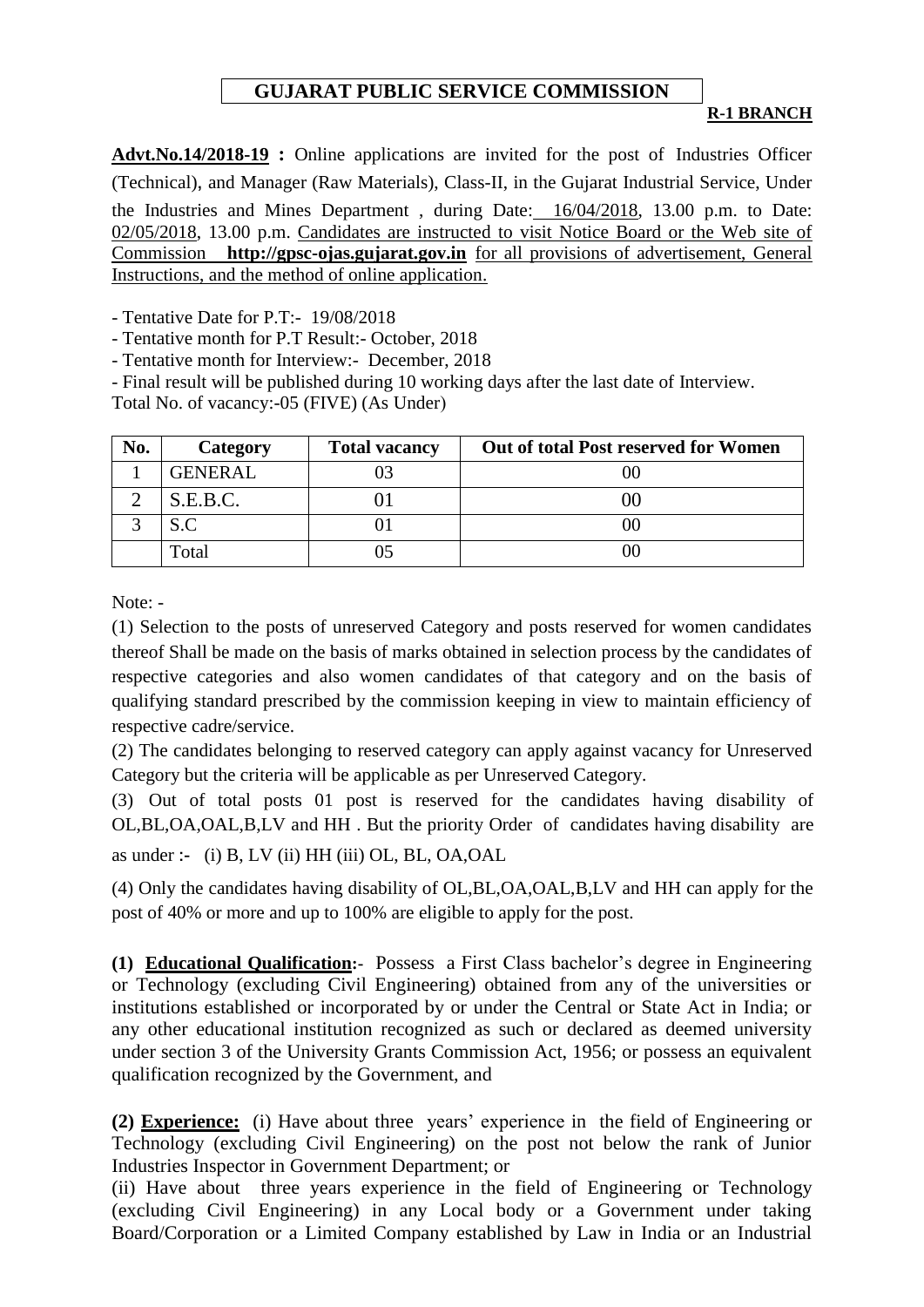Organization, on the post which is equivalent to or not below the rank of Junior Industries Inspector in a Government Department recognized by the Government as such;

**(3)** Possess the basic knowledge of computer application as prescribed in the Gujarat

Civil Services Classification and Recruitment (General) Rules 1967.

**(4)** Possess adequate knowledge of Gujarati and/or Hindi.

PAY: - Pay Band- MATRIX LEVEL – 8 VERTICAL RANGE RS. 44900-142400/-

AGE: - Not more than 38 years.

(1) Age will be calculated on the last date of the receipt of application.

**(2)** Upper Age limit shall be relaxed to candidate **as under:-**

|   |                                                                                                             |                                          | SEBC, SC Category Candidates of origin of 05 Years (maximum up to 45 years)                     |
|---|-------------------------------------------------------------------------------------------------------------|------------------------------------------|-------------------------------------------------------------------------------------------------|
|   | Gujarat                                                                                                     |                                          |                                                                                                 |
|   | Women Candidates belonging to SEBC, SC   10 Years (maximum up to 45 years)                                  |                                          |                                                                                                 |
|   | Category of Gujarat Origin                                                                                  |                                          |                                                                                                 |
| 3 | Women Candidates belonging to Unreserved $\vert$ 05 Years (maximum up to 45 years)                          |                                          |                                                                                                 |
|   | Category                                                                                                    |                                          |                                                                                                 |
| 4 |                                                                                                             |                                          | Physically Disabled: In the case of physically Disabled candidates who have                     |
|   |                                                                                                             |                                          | OL, BL, OA, OAL, B, LV and HH having disability with 40% or above and up to 100%                |
|   |                                                                                                             |                                          | shall be considered as suitable, They shall get 10 years relaxation in the age limit subject    |
|   |                                                                                                             |                                          | to his / her ability for age relaxation according to Govt. Rules. Candidates possessing         |
|   |                                                                                                             |                                          | other than the prescribed physical disabilities are not eligible to apply for this post.        |
|   | (maximum up to 45 years)                                                                                    |                                          |                                                                                                 |
| 5 |                                                                                                             |                                          | A candidate who is $\vert$ (i) If experience is prescribed as one of the qualifications, the    |
|   | already in                                                                                                  | Gujarat upper age limit shall not apply. |                                                                                                 |
|   |                                                                                                             |                                          | Govt. service, either $\vert$ (ii) If experience is not prescribed as one of the qualifications |
|   |                                                                                                             |                                          | as a permanent or a and a Govt. servant appointed to a post requiring a Medical,                |
|   | temporary officiating Engineering, Veterinary or Agriculture degree or diploma and                          |                                          |                                                                                                 |
|   | continuously for six who applied for any such post, the upper age limit shall not                           |                                          |                                                                                                 |
|   | months and had not apply.                                                                                   |                                          |                                                                                                 |
|   | limit $\left  \right $ (iii) If experience is not prescribed as one of the qualifications<br>crossed<br>age |                                          |                                                                                                 |
|   |                                                                                                             |                                          | prescribed for the in the advertisement, Govt. servants who are working on the                  |
|   |                                                                                                             |                                          | advertised post at the post from which an employee can be promoted to the post so               |
|   | of his<br>time                                                                                              |                                          | first advertised, be entitled to relaxation of 5 years, or to the extent                        |
|   | appointment.                                                                                                |                                          | of equal number of years for which service has been put in by                                   |
|   |                                                                                                             | him, whichever is less.                  |                                                                                                 |

**(3) NOTE:-**

- 1. Candidates shall carefully read Advertisement No. and Name of Post before Applying online. Candidates shall confirm the application only after verifying the details filled in the application form.
- 2. Any request or representation to correct any error or omission in the confirmed online application, or information filled in by the candidate shall not be accepted.
- 3. In case of more than one online application made by the candidate, only the latest confirmed application will be considered by the Commission. For candidates belonging to unreserved category the confirmed application with fees will be considered by the Commission. Candidates shall keep ready the certification required in case of eligibility for interview (in the order mentioned in general instruction.)

 **(Asha Shah) Joint Secretary Gujarat Public Service Commission**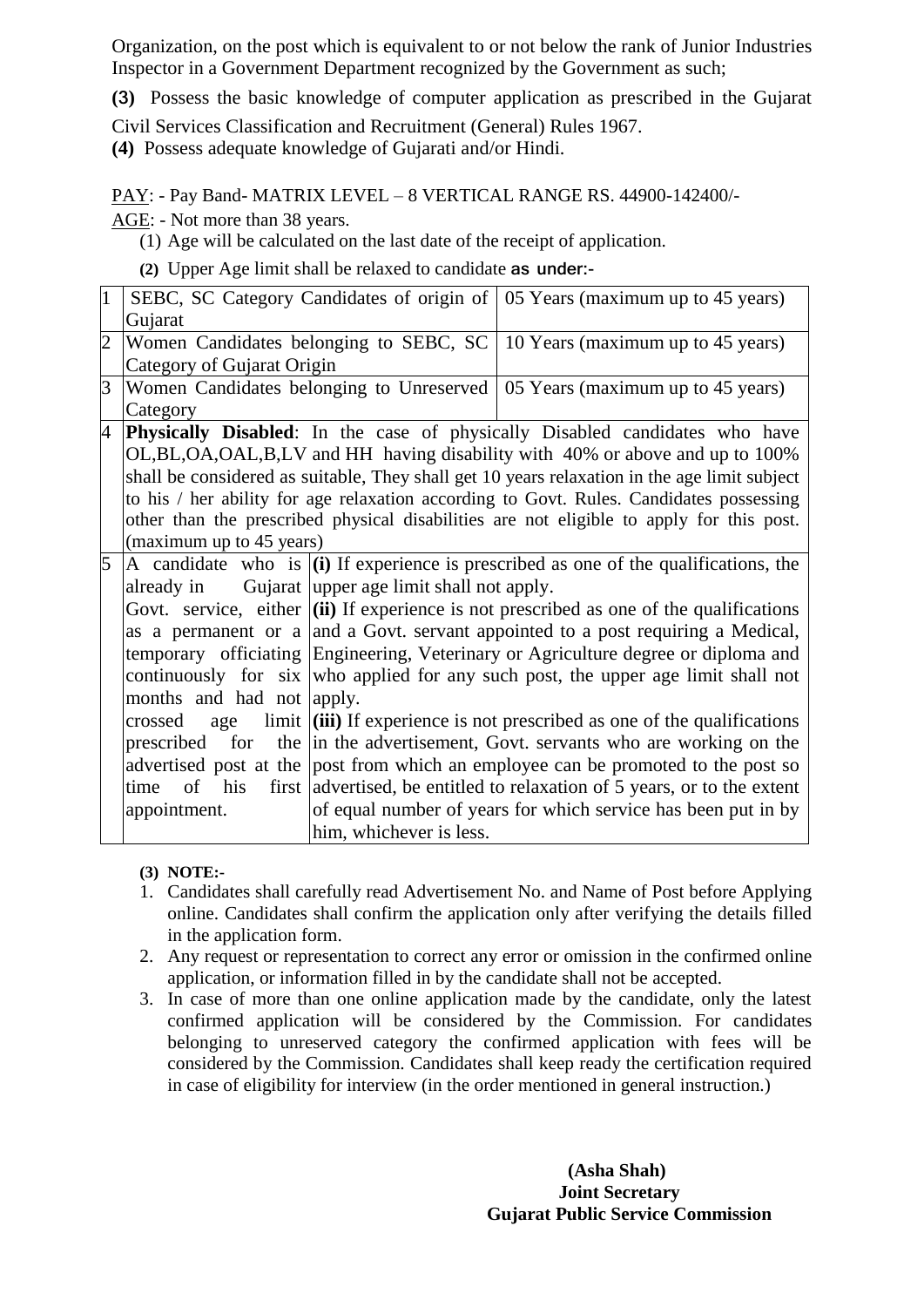# **જાહરે ાતની સામાન્ય જોગવાઈ**

### **૧. નાગહરકત્વ:-**

ઉમેદિાર**,** (ક) ભારતનો નાગરરક અથિા (ખ) નેપાળનો પ્રજાજન અથિા (ગ) ભતૂ ાનનો પ્રજાજન અથિા (ઘ) વતબેટનો વનિાગવસત જે ભારતમાં કાયમી િસિાટ કરિાના ઇરાદાથી ૧લી જાન્યઆુ રી**,**૧૯૬૨ પહલે ાં ભારતમાં આિેલા હોિા જોઇએ**,** અથિા (ચ) મળૂ ભારતીય વ્યક્તત કે જે ભારતમાં કાયમી િસિાટ કરિાના ઇરાદાથી પારકસ્તાન**,** પિૂ ગપારકસ્તાન **(**બાગ્ં લાદેશ)**,** બમાગ (મ્યાનમાર)**,** શ્રીલંકા**,** કેન્યા**,**  યગુ ાન્ર્ા**,** જેિા પિૂ ગઆરિકાના દેશો**,** સયં તુત પ્રજાસત્તાક ટાંઝાનીયા**,** ઝાંબીયા**,** મલાિી**,** ઝૈર**,** ઇથોપીયા**,**  અથિા વિયેટનામથી સ્થળાતં ર કરીનેઆિેલ હોિા જોઇએ. પરંતુપેટાક્રમાકં (ખ)**, (**ગ)**, (**ઘ) અને (ચ)માં આવતા ઉમેદવારોના કિસ્સામાં સરકારે પાત્રતા પ્રમાણપત્ર આપેલ હોવું જોઇએ.

**નોંધ**:-જે ઉમેદવારના કિસ્સામાં પાત્રતા પ્રમાણપત્ર જરૂરી હોય તેવા ઉમેદવારનું અરજીપત્રક આયોગ વિચારણામાં લેશેઅનેજો વનમણકૂ માટે તેમના નામની ભલામણ કરિામાં આિશેતો રાજ્ય સરકાર તેમના રકસ્સામાં પાત્રતા પ્રમાણપત્ર આપિાની શરતેકામચલાઉ વનમણકૂ આપશે.

#### **૨. ભરેલા અરજીપત્રક:-**

**(**૧) ઓનલાઇન જાહરે ાત માટે અરજી કન્ફમગ કરીનેચબન અનામત કક્ષાના ઉમેદિારોએ પોસ્ટ ઓરફસમાં અથવા ઓનલાઈન ફ્રી રૂ.૧૦૦ ⁄- + સર્વિસ ચાર્જ જમા કરાવવાની રહેશે. જ્યારે અનામત કક્ષાના ઉમેદવારોએ તથા શારીરિક અશક્તતા ધરાવતા ઉમેદવારોએ પોસ્ટ ઓકિસમાં કી જમા કરાવવાની રહેશે નહીં. કન્ફમગ થયેલ અરજીપત્રકની નકલ તથા પ્રમાણપત્રો આયોગની કચેરી /પોસ્ટઓરફસમાં જમા કરાિિાના નથી. પરંતુ અરજીપત્રકની નકલ પોતાની પાસે રાખિાની રહશે ે અને જ્યારે એસ.એમ.એસ**.**/ટપાલ /આયોગની િેબસાઈટના માધ્યમથી અરજીપત્રક જમા કરાિિાનો સદં ેશો મળે ત્યારે જ જરૂરી પ્રમાણપત્રો સાથે અરજીપત્રક આયોગની કચેરીમાં મોકલવાનું રહેશે.

**(**૨) જો એક કરતાં િધુજાહરે ાત માટેઅરજી કરિાની હોય તો દરેક જાહરે ાત માટેઅલગ અલગ અરજી કરવાની રહેશે અને પ્રત્યેક અરજી સાથે કી ભરવાની રહેશે.

(૩) અનામત કક્ષાના ઉમેદવારો જો બિનઅનામત જગ્યા માટે અરજી કરે તો અરજી કી ભરવાની રહેશે નહી.

(૪) અરજી ફી વગરની અગ્રિમ નકલ વિચારણામાં લેવામાં આવશે નહી.

(૫) અનામત કક્ષાના ઉમેદવારો માટે જાહેરાતમાંઅનામત જગ્યાઓ દર્શાવેલ ન હોય ત્યાં આવા ઉમેદવારો બિનઅનામત જગ્યા માટે અરજી કરીશકશે અને તેને બિનઅનામતના ધોરણો લાગુ પડશે.

(૬) જાહેરાતમાં મહિલા ઉમેદવારો માટે જગ્યાઓ અનામત નહોય તો પણ જે તે કેટેગરીમાં મહિલા ઉમેદિારો અરજી કરી શકેછે.

(૭) જાહરે ાતમાં જે તેકેટેગરીમાં કુલ જગ્યાઓ પૈકી મરહલા ઉમેદિારો માટે અમકુ જગ્યાઓ અનામત હોય ત્યારે મહિલા ઉમેદવારોની અનામત જગ્યાઓ સિવાયની બાકી રહેતી જગ્યાઓ કક્ત પુરૂષ ઉમેદિારો માટે અનામત છેતેમ ગણિાનંુનથી**,** આ જગ્યાઓ પર પરુુર્ તેમજ મરહલા ઉમેદિારોની પસદં ગી માટેવિચારણા થઇ શકેછે**,** પરુુર્ તેમજ મરહલા ઉમેદિારો અરજી કરી શકેછે. (દા.ત. કુલ ૧૦ જગ્યાઓ પૈકી ૦૩ જગ્યા મહિલા ઉમેદવાર માટે અનામત છે પરંતુ બાકી રહેતી ૦૭ જગ્યા સામે મહિલા ઉમેદવાર પણ પસંદગી પામી શકે છે.)

(૮) જાહરે ાતમાં માત્ર મરહલા ઉમેદિારો માટે જગ્યાઓ અનામત હોય તો પણ જે તેકેટેગરીમાં પરુુર્ ઉમેદવાર અરજી કરી શકે છે કેમ કે મહિલા ઉમેદવાર ઉપલબ્ધ ન થાય તો આ જગ્યાઓ પર પસંદગી માટે પુરુષ ઉમેદવારોની વિચારણા થઇ શકે છે. પરંતુ જે જગ્યાઓ મહિલા ઉમેદવારો માટે જ અનામત હોય અને તે જગ્યા ઉપર મહિલા ઉમેદવારો પુરેપુરા પસંદગી પામે જેટલી સંખ્યામાં પસંદગી પામે તો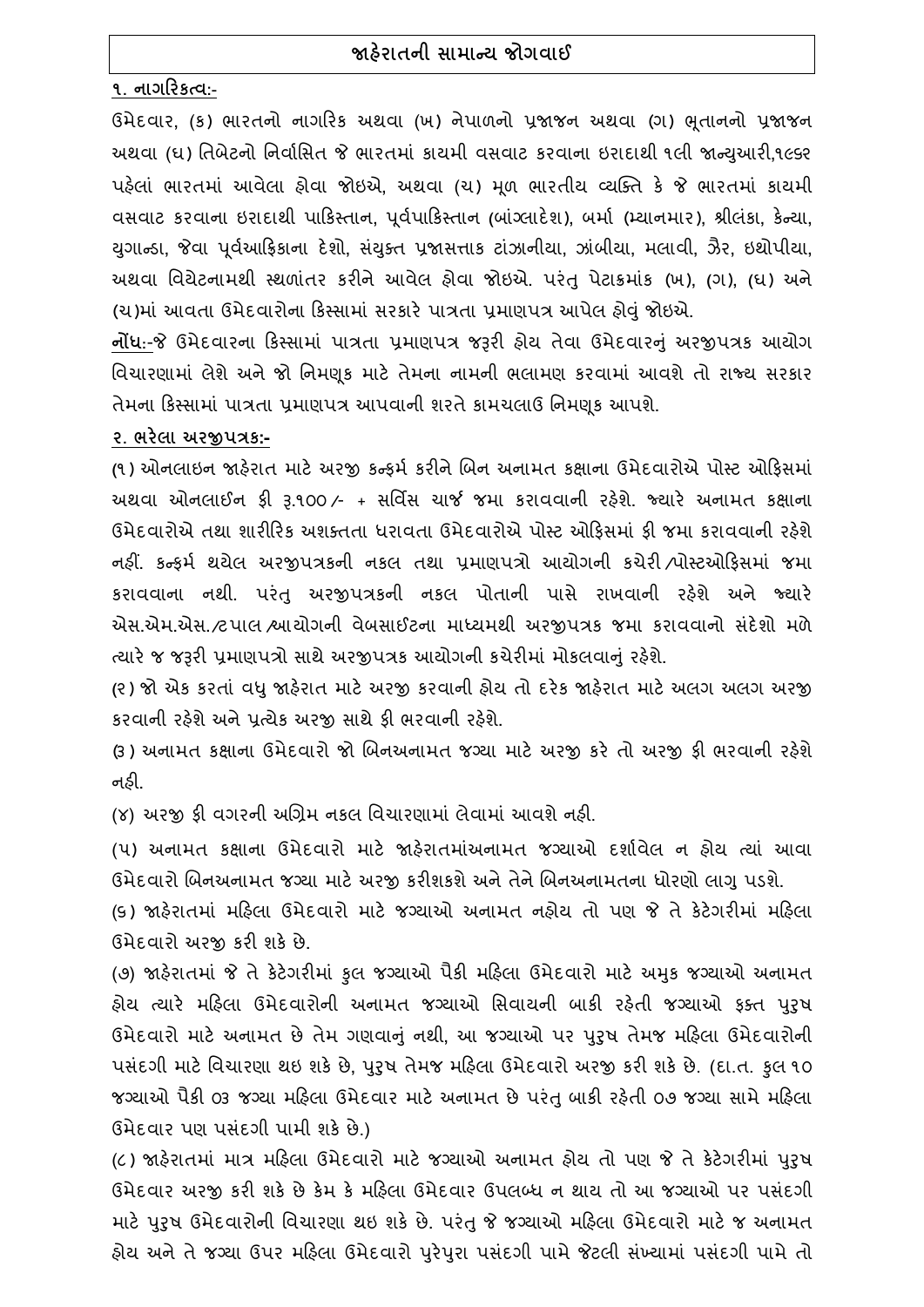તેમને જ પથ્રમ વિચારણામાં લેવાના થશેઅને કોઇ મહિલા ઉમેદવાર પસંદ ન થાય કે ઓછા મહિલા ઉમેદવાર પસંદ થાય તો તેટલા પ્રમાણમાં પુરુષ ઉમેદવારોને ધ્યાનમાં લેવામાં આવશે.(દા.ત.કુલ ૧૦ જગ્યા મહિલા ઉમેદવાર માટે અનામત છે અને ૦૮ મહિલા ઉમેદવાર પસંદ થાય છે તો ૦૨ પરષ ઉમેદિારો પસંદગી પામી શકેછે.)

(૯) ઓનલાઇન જાહેરાત માટેના ભરેલા અરજીપત્રક (જે રોલ નંબર પર ઉમેદવાર ઉપસ્થિત રહ્યા હોય તે જ અરજીપત્રક) ચબર્ાણ સરહત આયોગની કચેરીમાં હાલ પરૂતા મોકલિા નહીં**,** આયોગ દ્રારા મંગાવવા આવે ત્યારે જ મોકલી આપવા.

# **૩. જન્મ તારીખ:-**

(૧ ) જન્મ તારીખના પરુાિા માટે એસ. એસ. સી**.** બોર્ગ દ્વારા અપાયેલ એસ.એસ.સી.ઇ. પ્રમાણપત્ર જ માન્ય રાખેછે. પરંતુઆ પ્રમાણપત્રમાં દશાગિેલ જન્મ**-**તારીખ ખોટી હોિાનંુઉમેદિારમાનેતો સક્ષમ અધિકારીએ આપેલ વય અને અધિવાસના પ્રમાણપત્રની પ્રમાણિત નકલ મોકલવાની રહેશે. આ પ્રમાણપત્રમાં અવિકૃત અવિકારીએ સ્પષ્ટપણેજણાિેલ હોવંુજોઇએ કે તેઓએ એસ.એસ. સી. કે તેની પરીક્ષાનું મૂળ પ્રમાણપત્ર તપાસેલ છે અને પોતાની સમક્ષ રજૂ કરવામાં આવેલ પુરાવાઓને આધારે ઉમેદિારની સાચી જન્મતારીખ ............ છે. જે એસ.એસ. સી. કે તેની સમકક્ષ પરીક્ષાના પ્રમાણપત્રમાં દર્શાવેલ જન્મતારીખ કરતાં જુદી છેતથા માનવાને પરતું કારણ છે. ઉમેદવારે રજુ કરેલ વય અને અધિવાસનું પ્રમાણપત્ર તેની વિશ્વાસહ્રર્તા(credibility)ના આધારે સ્વીકાર કે અસ્વીકારનો નિર્ણય આયોગ દ્વારા લેિામાં આિશે.

**(**૨ ) ઉમેદિારે અરજી પત્રકમાં દશાગિેલ જન્મ**-**તારીખમાં પાછળથી કોઇપણ કારણસર ફેરફાર થઈશકશે નહી.

# **૪.વયમયાગદા:-**

(૧) ઉંમર અરજી સ્વીકારવાની છેલ્લી તારીખના રોજ ગણવામાં આવશે.

(૨ ) જાહરે ાતમાં ઉપલી િયમયાગદા આપિામાં આિેલ છે**,**તેમાં નીચેમજુ બની છૂટછાટ મળિાપાત્ર છે.

| $\mathbf{q}$   |                                                                                                                                                                                            |                          | મુળ ગુજરાતના સામાજિક અને શૈક્ષણિક રીતે પાંચ વર્ષ (વધુમાં વધુ ૪૫ વર્ષની મર્યાદામાં)                                                                                                                                                                                                                                                                                                                                                                                                                                                                                                                                      |
|----------------|--------------------------------------------------------------------------------------------------------------------------------------------------------------------------------------------|--------------------------|-------------------------------------------------------------------------------------------------------------------------------------------------------------------------------------------------------------------------------------------------------------------------------------------------------------------------------------------------------------------------------------------------------------------------------------------------------------------------------------------------------------------------------------------------------------------------------------------------------------------------|
|                | પછાત વર્ગ, તથા અનુસુચિત જાતિ વર્ગના<br>ઉમેદવારો                                                                                                                                            |                          |                                                                                                                                                                                                                                                                                                                                                                                                                                                                                                                                                                                                                         |
| $\overline{e}$ | પછાત વર્ગ, તથા અનુસુચિત જાતિ વર્ગના<br>મહિલા ઉમેદવારો                                                                                                                                      |                          | મુળ ગુજરાતના સામાજિક અને શૈક્ષણિક રીતે   દસ વર્ષ (વધુમાં વધુ ૪૫ વર્ષની મર્યાદામાં)                                                                                                                                                                                                                                                                                                                                                                                                                                                                                                                                      |
| $\overline{3}$ |                                                                                                                                                                                            |                          |                                                                                                                                                                                                                                                                                                                                                                                                                                                                                                                                                                                                                         |
| $\times$       | નથી. (વધુમાં વધુ ૪૫ વર્ષની મર્યાદામાં)                                                                                                                                                     |                          | શારીરિક અશક્તતા ધરાવતા ઉમેદવારો :- પરંતુ હલનચલનની ખામી ધરાવતાં<br>OL,BL,OA,OAL,B,LV and HH પ્રકારની ૪૦% કે તેથી વધુ અને ૧૦૦% સુધીની અશક્તતા<br>ધરાવતા ઉમેદવારો હોય તેઓને જ મેડીકલ બોર્ડના તબીબી પ્રમાણપત્રને આધીન ૧૦ વર્ષ સુધીની<br>છૂટછાટ મળવાપાત્ર રહેશે. આ સિવાય અન્ય શારીરિક અશક્તતા ધરાવતા ઉમેદવારો અરજી કરવાને પાત્ર                                                                                                                                                                                                                                                                                              |
| $\mathbf{u}$   | નોકરીમાં કાચમી ધોરણે અથવા<br>ઠંગામી ધોરણે સળંગ છ માસ<br>સુધી કામગીરી બજાવતા હોય<br>અને તેઓની પ્રથમ નિમણંક<br>જાહેરાતમાંની જગ્યામાં<br>દર્શાવેલ વયમર્યાદાની અંદર<br>થયેલ હોય તેવા કર્મચારીઓ | વયમર્યાદા લાગુ પડશે નહીં | ગુજરાત સરકારના કર્મચારીઓ  (૧) જાહેરાતમાં લાયકાત તરીકે અનુભવ માંગેલ હોય તો ઉપલી<br>કે  જેઓ  ગુજરાત  સરકારની   વયમર્યાદા લાગુ પડશે નહીં (૨) જાહેરાતમાં અનુભવને લાયકાત તરીકે<br>માંગેલ ન હોય પરંતુ ઇજનેરી,તબીબી,ખેતી વિષયક,પશુ ચિકિત્સાની<br>પદવી કે ડિપ્લોમાની જગ્યા પર નિમણૂંક પામેલ કર્મચારીને<br>જાહેરાતમાંની આવી લાયકાતવાળી જગ્યા(Any such post)માટે ઉપલી<br>(3) જાહેરાતમાં દર્શાવેલ જગ્યા માટે અનુભવ એક લાયકાત તરીકે<br>માંગેલ ન હોય ત્યારે જે સંવર્ગમાંથી બઢતી મળવાપાત્ર હોય તેમાં ફરજ<br>બજાવતા કર્મચારીને, તેઓએ બજાવેલ સેવાના સમય અથવા વધુમાં<br>વધુ પાંચ વર્ષની છુટછાટ તે બે પૈકી જે ઓછું હોય તેટલી છુટછાટ મળશે. |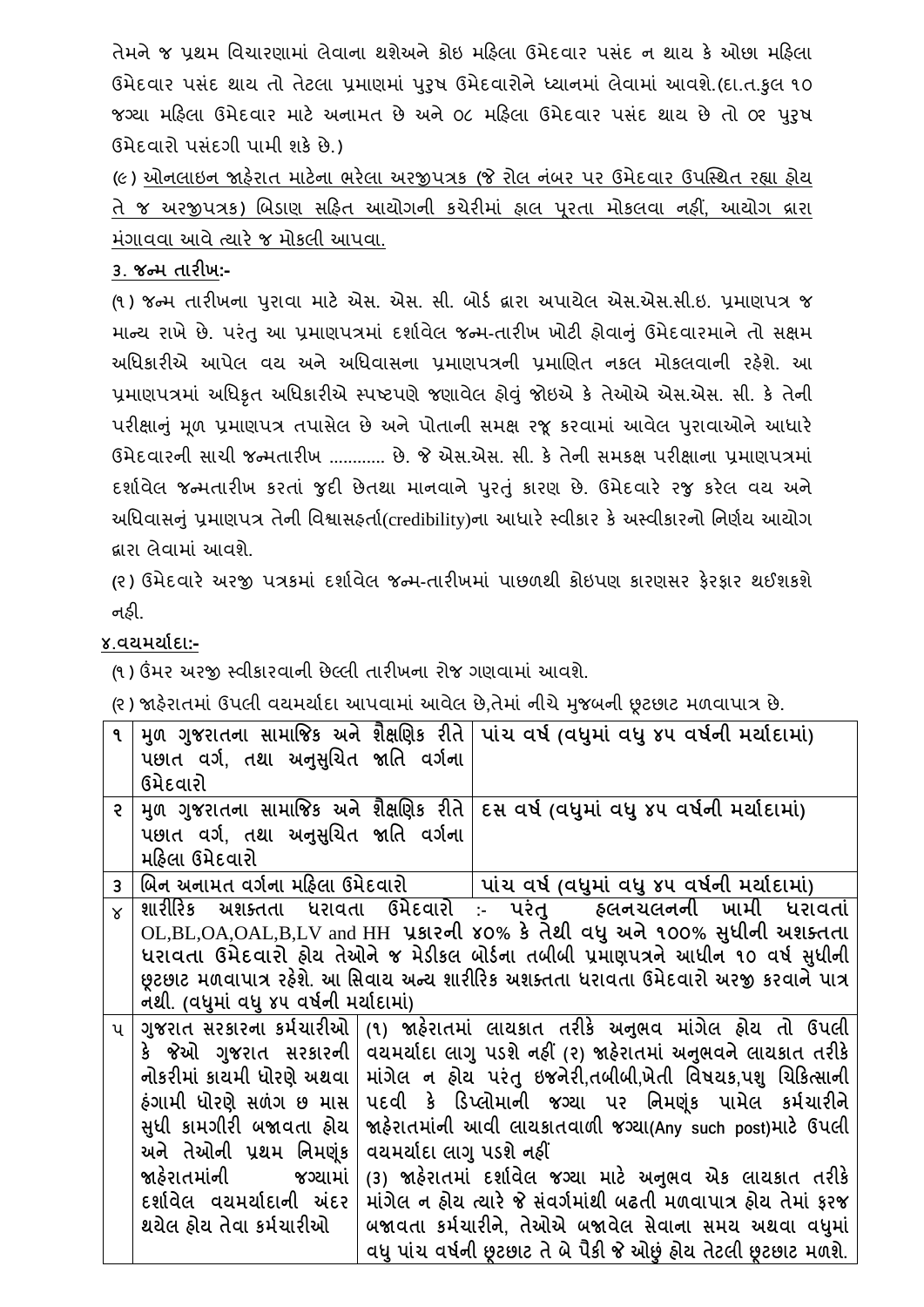**૫. શૈક્ષબણક લાયકાત:-**

(૧ ) ઉમેદિાર જાહરે ાતમાં દશાગિેલ શૈક્ષચણક લાયકાત અરજી સ્િીકારિાની છેલ્લી તારીખના રોજ િરાિતા હોિા જોઇએ.

(૨) ઉમેદવારે શૈક્ષણિક લાયકાત માન્ય યુનિવર્સિટી ભ્રંસ્થામાથી મેળવેલ હોવી જોઇએ.

(૩) ઉમેદવારે અરજી સાથે માન્ય યનિવર્સિટી ભ્રંસ્થાના ગણપત્રક (બધા જ વર્ષો /સેમેસ્ટર) અને પદવી પ્રમાણપત્રોની સ્વયં પ્રમાણિત નકલ રજુ કરવાની રહેશે. કોલેજના આચાર્ય દ્વારા અપાયેલ પ્રમાણપત્ર માન્ય ગણવામાં આવશે નહી.

(૪) શૈક્ષણિક લાયકાત કામચલાઉ ધોરણે માન્ય રાખવી તેવો ઉમેદવારનો ફક્ક દાવો સ્વીકારવામાં આિશેનહી.

(૫) જાહેરાતમાં દર્શાવેલ લાયકાતની સમકક્ષ લાયકાત ઉમેદવાર ધરાવે છે તેવો તેમનો હક્ક દાવો હોય તો આવા ઉમેદવારે સમકક્ષતા પ્રસ્થાપિત કરતા આદેશો/અધિકૃતતાની વિગતો આપવાની રહેશે.

### **૬. અનભુ વ :-**

(૧ ) માગં ેલ અનભુ િ**,** અરજી સ્િીકારિાની છેલ્લી તારીખના રોજ ગણિામાં આિશે.

(૨) (અ) જાહેરાતમાં અન્યથા જોગવાઇ કરવામાં ન આવી હોય તો જરૂરી લાયકાતો મેળવવામાં આવે તે તારીખથી**,** (બ) અરજી સ્િીકારિાની છેલ્લી તારીખના સદં ભગમાં અનભુ િ ગણિામાં આિશે.

(૩ ) ઉમેદિારે અરજીમાં જે અનભુ િ દશાગિેલ હોય તેના સમથગનમાં અનભુ િનો સમયગાળો (રદિસ**,**  માસ, વર્ષ), મૂળ પગાર અને કુલ પગારની વિગતો તથા બજાવેલ ફરજોનો પ્રકાર*/*મેળવેલ અનુભવની વિગતો સાથેનું પ્રમાણપત્ર રજુ કરવાનું રહેશે. આવું પ્રમાણપત્ર સંસ્થાના લેટરપેડ પર સક્ષમ સત્તાધિકારીની સહી અને તારીખ સાથેનું રજુ કરવાનું રહેશે.

(૪) ઉમેદવારે રજુ કરેલ અનુભવના પ્રમાણપત્રમાં પાછળથી કોઇ ફેરફાર કરવાની વિનંતી માન્ય રાખવામાં આવશે નહીં. અરજી કર્યા પછી અનુભવના નવા પ્રમાણપત્રો સ્વીકારવામાં આવશે નહી.

(૫) **અંશકાલીન, રોજજિંદા વેતનદાર, એપ્રેન્ટીસશીપ, તાલીમી, માનદવેતન, આમાંધત્રત ફકૅ લ્ટી તરીકે ઉમેદવારેમેળવેલ અનભુ વ માન્ય અનભુ વ તરીકેગણત્રીમાાં લેવામાાં આવશેનહીં.**

**૭. અનસુ બ ચત જાધત, અનસુ બ ચત જનજાધત તથા સામાજજક અનેશૈક્ષબણક રીતેપછાત વગગ:-**

(૧) મળ ગુજરાતના સામાજિક અને શૈક્ષણિક રીતે પછાત વર્ગના ઉમેદવારોને જ અનામત વર્ગના ઉમેદિાર તરીકેલાભ મળશે.

**(**૨**)** સામાજજક અનેશૈક્ષચણક રીતેપછાત િગગના ઉમેદિારો િગગની વિગત અરજીપત્રકમાં અચકૂ આપિી. (૩) ઉમેદવારે અરજીપત્રકની સંબંધિત કોલમમાં જે તે અનામત કક્ષા દર્શાવેલ નહી હોય તો પાછળથી અનામત વર્ગના ઉમેદવાર તરીકે લાભ મેળવવાનો ઠક્ક દાવો માન્ય રાખવામાં આવશે નહીં.

(૪) અનામત વર્ગનો લાભ મેળવવા ઇચ્છતા ઉમેદવારે તેના સમર્થનમાં સક્ષમ અધિકારી દ્વારા નિયત નમુનામાં આપવામાં આવેલ જાતિ પ્રમાણપત્રની નકલ અરજી સાથે અચુક સામેલ કરવાની રહેશે. અરજીપત્રક સાથે જાતિ પમાણપત્રની નકલ સામેલ નહીં હોય તો તે પાછળથી સ્વીકારવામાં આવશે નહીં અને અરજીપત્રક રદ થવાને પાત્ર બનશે.

(૫) સામાજિક અને શૈક્ષણિક રીતે પછાત વર્ગના ઉમેદવારોને અનામતનો લાભ જો તેઓનો સમાવેશ "ઉન્નત િગગમાં" નહી થતો હોય તો જ મળિાપાત્ર થશે.

(૬) (અ) સામાજિક અને શૈક્ષણિક રીતે પછાત વર્ગના ઉમેદવારોએ ઉન્નત વર્ગમાં સમાવેશ ન થતો હોવા અંગેનં સામાજિક ન્યાય અને અધિકારિતા વિભાગના તા.૦૬-૦૨-૧૯૯૬ના ઠરાવથી નિયત થયેલ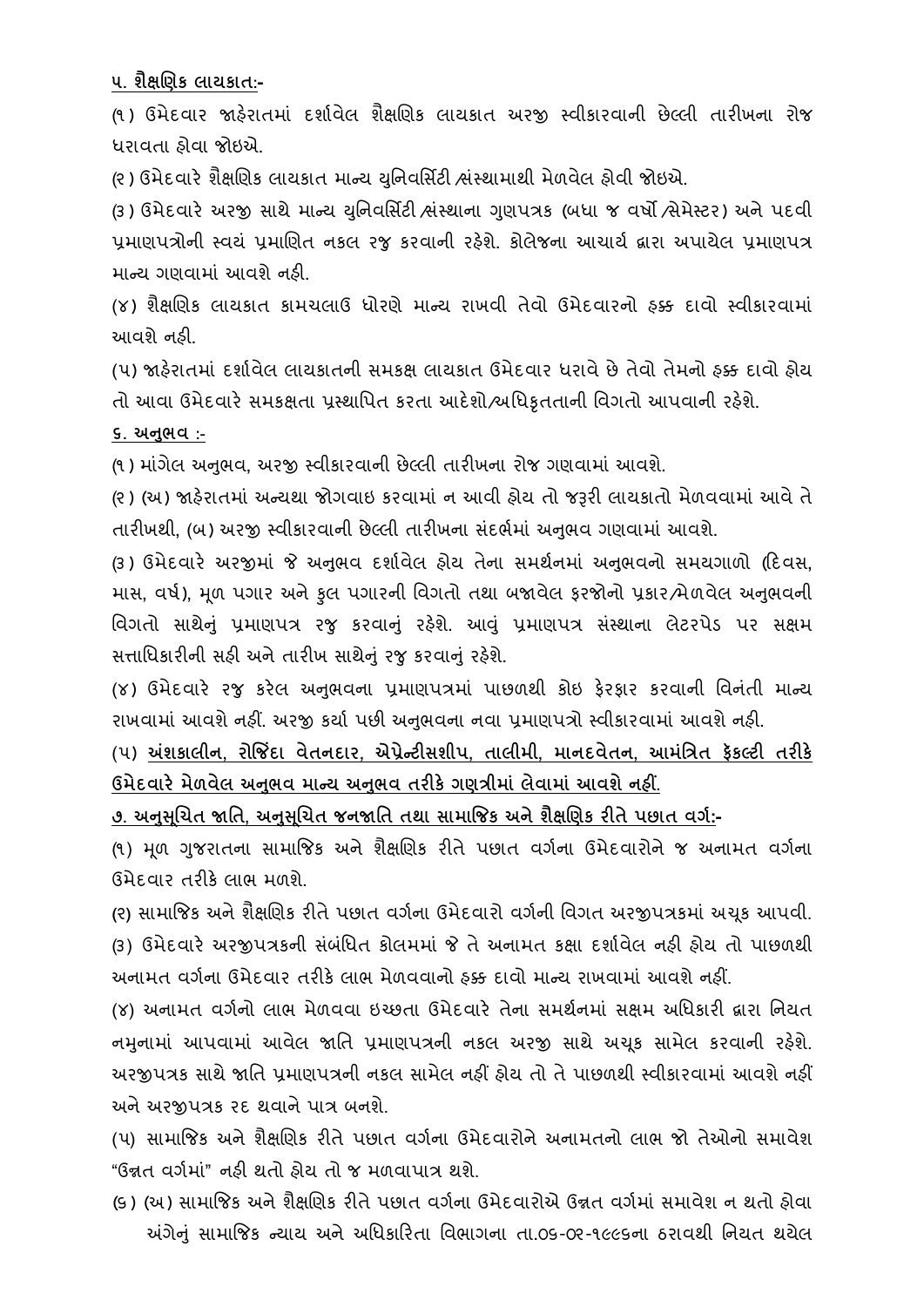ગુજરાતી નમુના 'પરિશિષ્ટ-ક' મુજબનું અથવા ઉક્ત વિભગના તા.૨૭-૦૪-૨૦૧૦ના ઠરાવથી નિયત કરાયેલ ગુજરાતી નમુના 'પરિશિષ્ટ-૪' મુજબનું પ્રમાણપત્ર રજુ કરવાનું રહેશે.

(બ) તારીખ: ૦૧ ⁄૦૪ ⁄૨૦૧૬ ના રોજ કે ત્યારબાદ ઇસ્ય થયેલ 'ઉન્નત વર્ગમાં સમાવેશ નહી થવા અંગેનું પ્રમાણપત્ર' મહત્તમ અવધિ ઇસ્યુ થયા-વર્ષ સહિત ત્રણ નાણાકીય વર્ષની રહેશે પરંતુ આવું પ્રમાણપત્ર સંબંધિત જાહેરાત માટે ઓનલાઇન અરજી કરવાની તારીખ સુધીમાં ઇસ્યુ કરાયેલ હોવું જોઇએ.

નોંધ: ઉન્નત વર્ગમાં સમાવેશ નહી હોવા અંગેના પ્રમાણપત્રની માન્યતા હ્વીકૃતી તથા સમયગાળા અને અવધિના અર્થઘટન બાબતે સરકારશ્રીના ઠરાવો /પરિપત્રોની જોગવાઇઓ આખરી ગણાશે.

(ક) પરિણીત મહિલા ઉમેદવારોએ આવુ પ્રમાણપત્ર તેમના માતા-પિતાની આવકના સંદર્ભમાં રજુ કરેલ હશેતો તેમની અરજી રદ કરિામાં આિશે. જો કોઇ ઉમેદિારે વનયત સમયગાળા દરમ્યાન ઇસ્યુ થયેલ નિયત નમૂનાનું પ્રમાણપત્ર રજૂ કરેલ નહિ હોય તો તેઓની અરજી અમાન્ય ગણવામાં આવશે અને તેઓને બિનઅનામત જગ્યા સામે પણ વિચારણામાં લેવામાં આવશે નહિ.

(ડ) ઉમેદવારે ઓનલાઇન અરજી કરતી વખતે જે 'ઉન્નત વર્ગમાં સમાવેશ નહી થવા અંગેનું પ્રમાણપત્ર' ની વિગતો જણાવેલ હોય તેની જ નકલ અરજી સાથે જોડવાની રહેશે. જો આવાં પ્રમાણપત્રમાં કોઇ ભલ હોવાને કારણે ઉમેદવાર જાહેરાતની છેલ્લી તારીખ બાદનું નવું પ્રમાણપત્ર મેળવે તો પણ સામાજિક અને શૈક્ષણિક રીતે પછાત વર્ગના ઉમેદવાર તરીકે પાત્ર થવા માટે ઓનલાઇન અરજીમાં જણાવેલ પ્રમાણપત્ર જ માન્ય રહેશે.

(ઇ) ઉન્નત વર્ગમાં સમાવેશ ન થતો હોવા અંગેનું પ્રમાણપત્ર આપવા માટે ૬ માપદંડો ધ્યાને લેવાય છે. પ્રમાણપત્રની અવધિ હવે ત્રણ વર્ષની છે. પરંતુ ઉક્ત માપદંડો પૈકી કોઇપણ માપદંડમાં આ અવધિ દરમ્યાન ફેરફાર થાય તો તેની સ્વૈછિક જાફેરાત સંબંધિત ઉમદવારે તથા તેના માતા-પિતા /વાલીએ સ્વયં સંબંધિત સત્તાધિકારી તેમજ તેના દ્વારા પ્રમાણપત્રમાં કોઇ કેરકાર કરવામાં આવે તો ગુજરાત જાહેર સેવા આયોગને કરવાની રહેશે. ઉમદવાર /માતા-પિતા /વાલી આવી જાહેરાત નહિં કરીને કોઇપણ વિગતો છૂપાવશે તો તેઓ કાયદેસરની કાર્યવાહીને પાત્ર બનશે અનેતેઓએ મેળિેલ અનામતનો લાભ રદ્દ કરિાપાત્ર થશે. ઉન્નત િગગમાં સમાિેશ નહી થિા અંગેનું પ્રમાણપત્ર મેળવવા માટેના કોઇપણ માપદંડમાં ફેરફારની સ્વૈછિક જાહેરાત કરવાની જવાબદારી ઉમદવાર /માતા-પિતા /વાલીની વ્યક્તિગત રીતે અને સંયુક્ત રીતે રહેશે.

(૭) સરકારની પ્રવર્તમાન જોગવાઈ મુજબ અનામત કક્ષાના ઉમેદવારો બિનઅનામત વર્ગના ઉમેદવારો માટે અપનાવેલ હોય તેના કરતાં વધુ વિસ્તૃત કરેલ અન્ય ક્ષેત્ર) માં છૂટછાટ લીધા સિવાય પોતાની ગુણવત્તાના આધારે પસંદગી પામે તો બિનઅનામત જગ્યાની સામે ગણતરીમાં લેવાના થાય છે.

(૮) ઉમેદવારે અરજીમાં જાતિ અંગે જે વિગત દર્શાવેલ ફશે તેમાં પાછળથી ફેરફાર કરવાની વિનંતી માન્ય રાખવામાં આવશે નહી.

#### **૮. માજી સૈધનક**

(૧) માજી સૈનિક ઉમેદવારોએ અરજીપત્રકમાં વિગતો આપવાની રહેશે.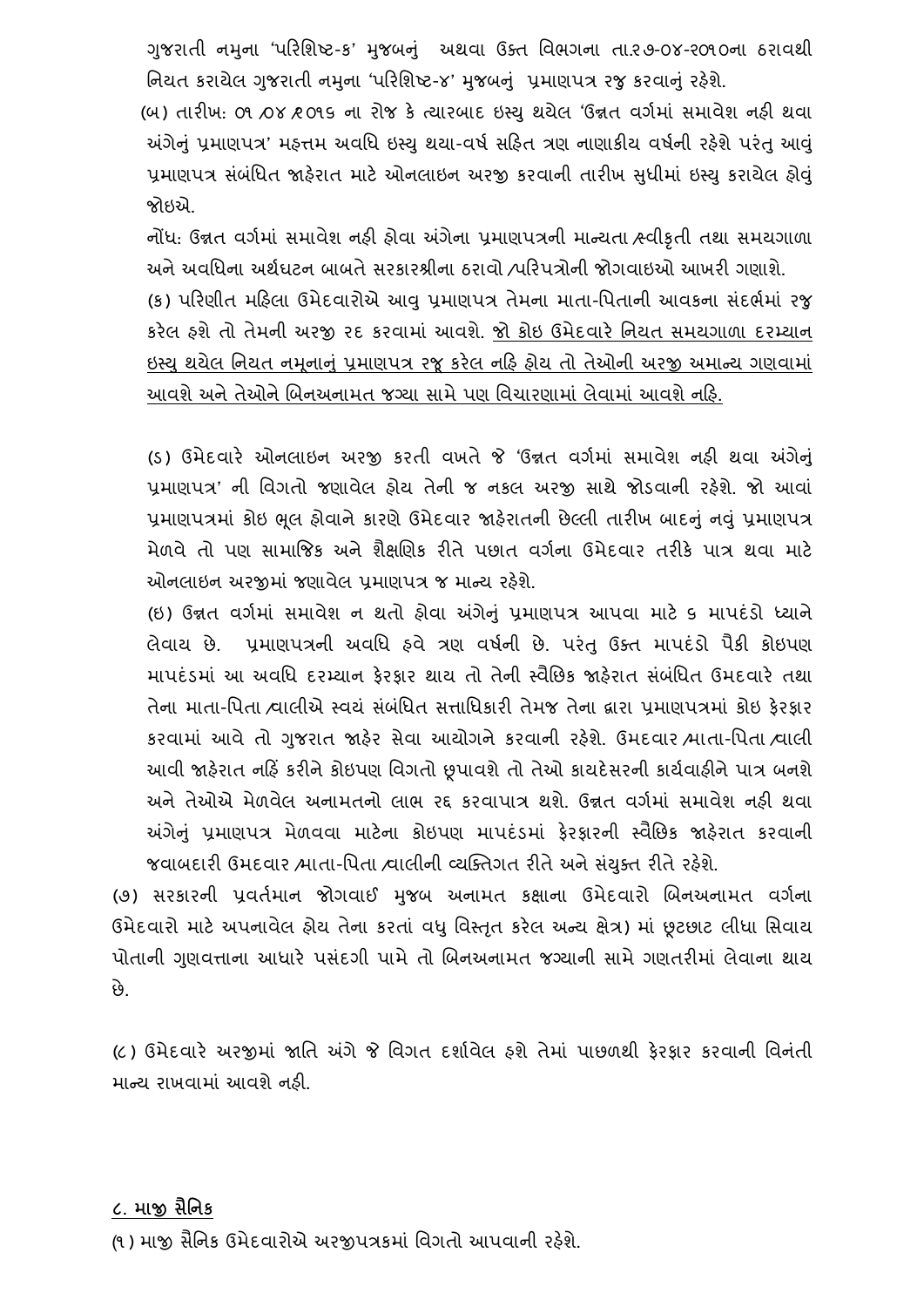(૨) માજી સૈનિક ઉમેદવારે ડિસ્ચાર્જ બુકની નકલ અરજીપત્રક સાથે અચુક મોકલવાની રફેશે.

## **૯. શારીહરક અશક્તતા ધરાવતા ઉમેદવારો**

(ક) શારીરિક અશક્તતા ધરાવતા ઉમેદવારોએ અરજીપત્રકમાં વિગતો આપવાની રહેશે.

(ખ) શારીરિક અશક્તતા ૪૦% કે તેથી વધુ હોય તેવા ઉમેદવારને જ શારીરિક અશક્તતાનો લાભ મળવાપાત્ર રહેશે. શારીરિક અશક્તતાનો લાભ મેળવવા ઇચ્છતા ઉમેદવારે (૧) શ્રવણનીખામી (૨) હલનચલન અશક્તતા અથવા મગજનો લકવો તે પૈકીની કઇ શારીરિક અશક્તતા છે તે દર્શાવવ.

(ગ) જાહરે ાતમાં શારીરરક અશતતતા િરાિતા ઉમેદિારો માટે અનામત જગ્યા દશાગિેલ ન હોય**,** પરંતુ જગ્યાની ફરજોને અનુરૂપ જે પ્રકારની શારીરિક અશક્તતા ધરાવતા ઉમેદવારોને પાત્ર ગણેલ હોય તેઓ તેજાહરે ાત માટેઅરજી કરી શકશે. આિા પ્રસગં ેઉંમરમાં છૂટછાટ મળશે.

(ઘ) શારીરરક અશતતતા િરાિતા ઉમેદિારે તેના સમથગનમાં સામાન્ય િહીિટ વિભાગના તા.૧-૧૨- ૨૦૦૮ના પરરપત્ર ક્રમાંક-૧૦૨૦૦૮-૪૬૯૫૪૦-ગ-૨**,** થી વનયત થયેલ નમનામાં સરકારી હોક્સ્પટલના ૂ સવુપ્રટેન્ર્ન્ેટ /વસવિલ સર્જન /મેર્ીકલ બોર્ગ દ્વારા આપિામાં આિેલ પ્રમાણપત્રની નકલ અરજી સાથે અચૂક મોકલવાની રહેશે. જો પ્રમાણપત્રની નકલ સામેલ કરવામાં નહીં આવેલ હોય તો તે પાછળથી સ્િીકારિામાં આિશેનહીં શારીરરક અશતત ઉમેદિાર તરીકેનો લાભ મળિાપાત્ર થશેનહીં.

(ચ) શારીરિક અશક્ત ઉમેદવારોના કિસ્સામાં અરજી કર્યાની તારીખ બાદ ભરતી પ્રક્રિયાના કોઇ પણ તબક્કે જે કોઇ ઉમેદિાર "Physical Disabled" **(**શારીરરક અશતત**)** બને અને તે અંગે જરૂરી દસ્તાિેજો /પરૂાિાઓ રજુકરે તો તેિા ઉમેદિારની રજૂઆત મળ્યા તારીખ પછીના ભરતી પ્રરક્રયાના જે પણ તબક્કા બાકી હોય તેતબક્કાથી જ તેિા ઉમેદિારને"PD" **(**શારીરરક અશતત**)** ઉમેદિાર તરીકેના મળવાપાત્ર તમામ લાભ ⁄છૂટછાટ મળવાપાત્ર થશે. આવા લાભો કે છૂટછાટ ભરતી પ્રક્રિયાના પૂર્ણ થયેલ તબક્કા માટે પશ્વાદવર્તી અસરથી આપી શકાશે નહિ.

# **૧૦. મહહલા ઉમેદવાર**

મરિલાઓની અનામત જ્ગ્યાઓ માટે જો યોગ્ય મરિલા ઉમેદવાર ઉપલબ્ધ નહીં થાય તો તેની જગ્યા જે તે કક્ષાના (category) પુરુષ ઉમેદવારોને ફાળવી શકાશે.

જો ઉમેદિારનો સમાિેશ અનામત િગગ**,** માજી સૈવનક**,** શારીરરક અશતતતા**,** મરહલા કે વિિિા પૈકીના વિકલ્પો પૈકી એક થી વધુ વિકલ્પોમાં થતો હોય તેવા કિસ્સામાં તેને લાગુ પડતા વિકલ્પો પૈકી જેમાં વધુ લાભ મળવાપાત્ર ફશે તે મળશે.

#### **૧૧. ધવધવા ઉમેદવાર**

(૧) ઉમેદવાર વિધવા હોય તો અરજીપત્રકમાં તે કોલમ સામે "હા" અવશ્ય લખવં અન્યથા "લાગુ પડતં નથી" એમ દર્શાવવં.

(૨) વિધવા ઉમેદવારે જો પૂન:લગ્ન કરેલ હોય તો અરજી પત્રકમાં તે કોલમ સામે "હા" અચકુ લખવું અન્યથા "લાગુપર્તંુનથી" એમ દશાગિવંુ.

(3) વિધવા ઉમેદવારે પુન:લગ્ન કરેલ ન હોય અને વિધવા ઉમેદવાર તરીકે લાભ મેળવવા ઇચ્છતા હોય તો અરજી સાથે પન:લગ્ન કરેલ નથી તેવી એકિડેવિટ રજુ કરવાની રહેશે.

(૪) વિધવા ઉમેદવારને સરકારની પ્રવર્તમાન જોગવાઈ મજબ તેઓએ મેળવેલ ગણમાં પાંચ ટકા ગણ ઉમેરિામાં આિશે.

(પ) કોઇ મરહલા ઉમેદિાર જાહરે ાત માટે અરજી કરે તેસમયે**''**વિિિા**''** ન હોય**,** પરંતુઅરજી કયાગ બાદ અથવા જાઠેરાત પ્રસિધ્ધ થયાની છેલ્લી તારીખ વીતી ગયા બાદ અથવા ભરતી પ્રક્રિયાના કોઇપણ તબક્કે "વિધવા" બને અને તે અંગે જરૂરી દસ્તાવેજી પૂરાવાઓ રજુ કરે તો તેની રજુઆત મળ્યા તારીખ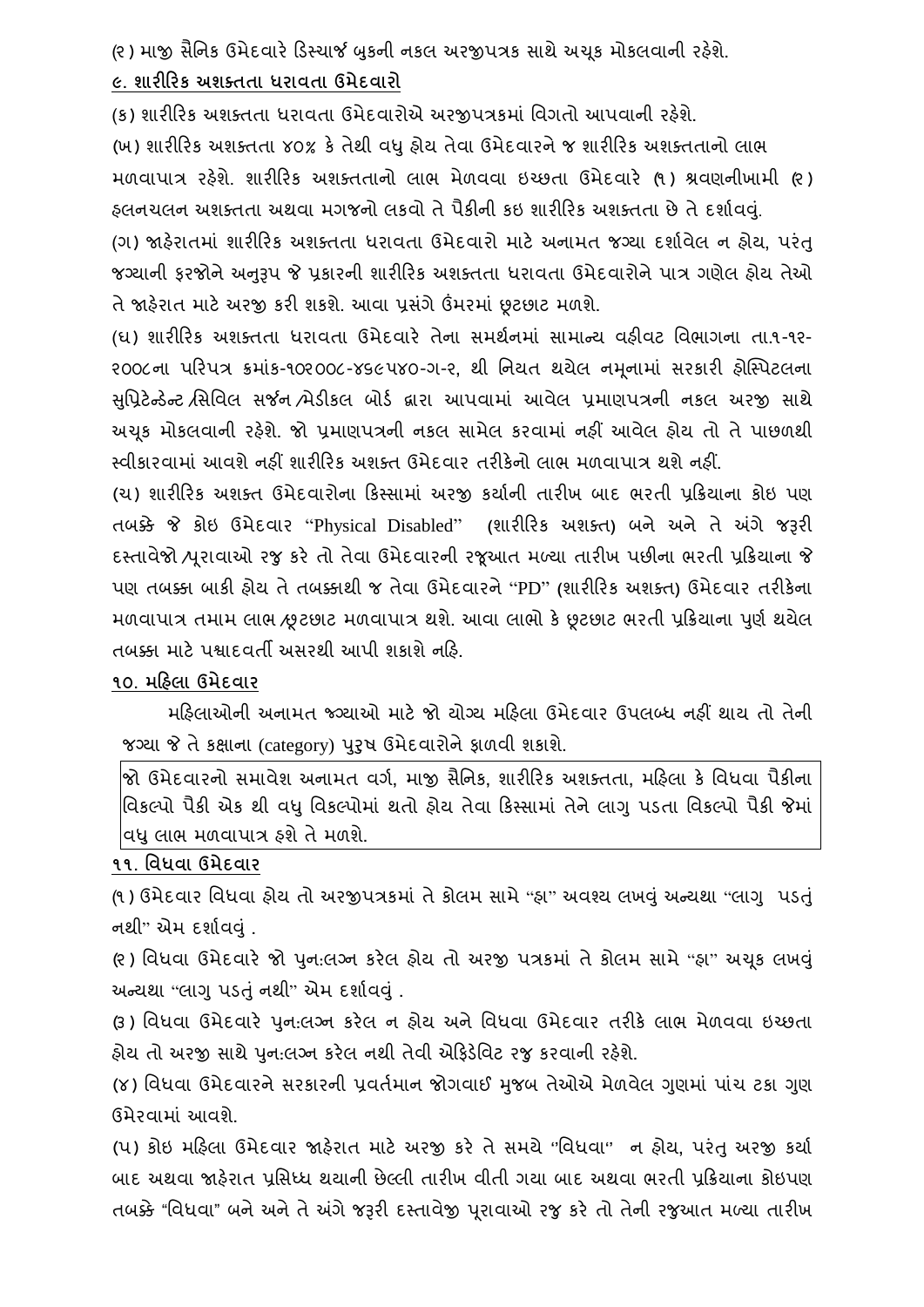પછીના ભરતી પ્રક્રિયાના જે પણ તબકકા બાકી હોય તે તબકકાથી જ તેવા મહિલા ઉમેદવારોને "વિધવા મરહલા ઉમેદિાર**''** તરીકેના લાભ આપિામાં આિશે.

## **૧૨. ના વાાંધા પ્રમાણપત્ર:-**

(૧) ગુજરાત સરકારના સરકારી /અર્ધસરકારી /સરકાર હસ્તકના કોર્પોરેશન /કંપનીઓમાં સેવા બજાવતા અધિકારીઓ ⁄કર્મચારીઓ આયોગની જાહેરાતના સંદર્ભમાં બારોબાર અરજી કરી શકશે અને તેની જાણ ઉમેદવારે પોતાના વિભાગ/ખાતા /કચેરીને અરજી કર્યાની તારીખથી દિન-૭ માં અચક કરવાની રહેશે. જો ઉમેદવારના નિયોક્તા તરફથી અરજી મોકલવાની છેલ્લી તારીખ બાદ ૩૦ દિવસમાં અરજી કરવાની પરવાનગી નહીં આપવાની જાણ કરવામાં આવશે તો તેઓની અરજી નામજૂર કરી ઉમેદવારી રદ કરિામાં આિશે.

(૨ ) કેન્દ્ર સરકારની અથિા અન્ય કોઇપણ રાજ્ય સરકારની નોકરીમાં હોય તેિા ઉમેદિારે ખાતા મારફત અરજી મોકલવાની રહેશે અથવા આ અરજી સાથે નિમણક અધિકારીનું ના વાંધા પ્રમાણપત્રરજુ કરવાનું રહેશે.

(૩) રૂબરૂ મલાકાત સમયે ઉમેદવારે સક્ષમ અધિકારી દ્વારા આપવામાં આવેલ ના વાંધા પ્રમાણપત્ર રજ કરવાનં રહેશે.

## **૧૩. ગેરલાયક ઉમેદવાર:-**

ગજરાત જાહેર સેવા આયોગ કે અન્ય જાહેર સેવા આયોગ અથવા અન્ય સરકારી/અર્ધ સરકારી ભરકાર હસ્તકની સસ્ં થાઓ દ્વારા ઉમેદિાર ક્યારેય પણ ગેરલાયક ઠરાિેલ હોય તો તેની વિગત અરજીપત્રકમાં આપવાની રહેશે. જો ઉમેદવારનો ગેરલાયકનો સમય ચાલુ હશે તો આવા ઉમેદવારની અરજી રદ થિાનેપાત્ર બનશે.

# **૧૪. ફરજજયાત ધનવધૃિ, રુખસદ, િરતરફ :-**

અગાઉ ઉમેદવારને સરકારી સેવા સરકાર ફસ્તકની કંપની કે બોર્ડ કોર્પોરેશનમાંથી ક્યારેય પણ ફરજજયાત વનવવૃત્ત**,** રુખસદ કે બરતરફ કરિામાં આિેલ હોય તો અરજીપત્રકમાં તેની વિગત આપિાની રહેશે.

### **૧૫. અગત્યની જોગવાઇઓ:-**

(૧ ) આ જગ્યાની વનમણકૂ માટે સીિી ભરતીથી પસદં ગીની પરક્રયા અનસુ રિાની થાય છે. જે માટે The Gujarat Public Service Commission Procedure (Amendment) Rules 2016, **તથા** The Gujarat Public Service Commission Procedure (Amendment) Rules 2017 અનુસાર ઉમેદવારોની પસંદગી પ્રાથમિક કસોટી અને રૂબરૂ મુલાકાત યોજીને કરવામાં આવશે. પ્રાથમિક કસોટીના ગુણક્રમાનુસાર જરૂરી અરજીઓની ચકાસણી કરી ઉમેદવારોની રૂબરૂ મુલાકાત માટેની પાત્રતા નક્કી કરાશે. આ કસોટીનું માધ્યમ આયોગ અન્યથા નક્કી કરશે નહીં તો ગુજરાતી રહેશે. પ્રાથમિક કસોટી સામાન્યત: અમદાવાદ/ગાંધીનગર ખાતે લેવામાં આવશે. અને ઉમેદવારોએ સ્વખર્ચે ઉપસ્થિત રહેવાનું રુકેશે.

(૨) પ્રાથમિક કસોટીમાં મેળવેલ ગણ આખરી પસંદગી માટે ગણવામાં આવશે. રૂબરૂ મલાકાત માટે બોલાવવાના થતા ઉમેદવારોમાં. જો કોઇ ઉમેદવારોના પ્રાથમિક કસોટીમાં ૧૦% કે તેથી ઓછા ગણ ફશે તો તેમને રૂબરૂ મુલાકાત માટે પાત્રતા નક્કી કરવા અરજી ચકાસણીને પાત્ર ઉમેદવારોની યાદી માટે વિચારણામાં લેવામાં આવશે નહી.

(૩) પ્રાથમિક કસોટીમાં સામાન્ય અભ્યાસના ૧૦૦ ગુણમાટે ૧૦૦ પ્રશ્નો રહેશે અને સબંધિત વિષયના ૨૦૦ ગણુ માટે૨૦૦ **પ્રશ્નો રહશે ે.**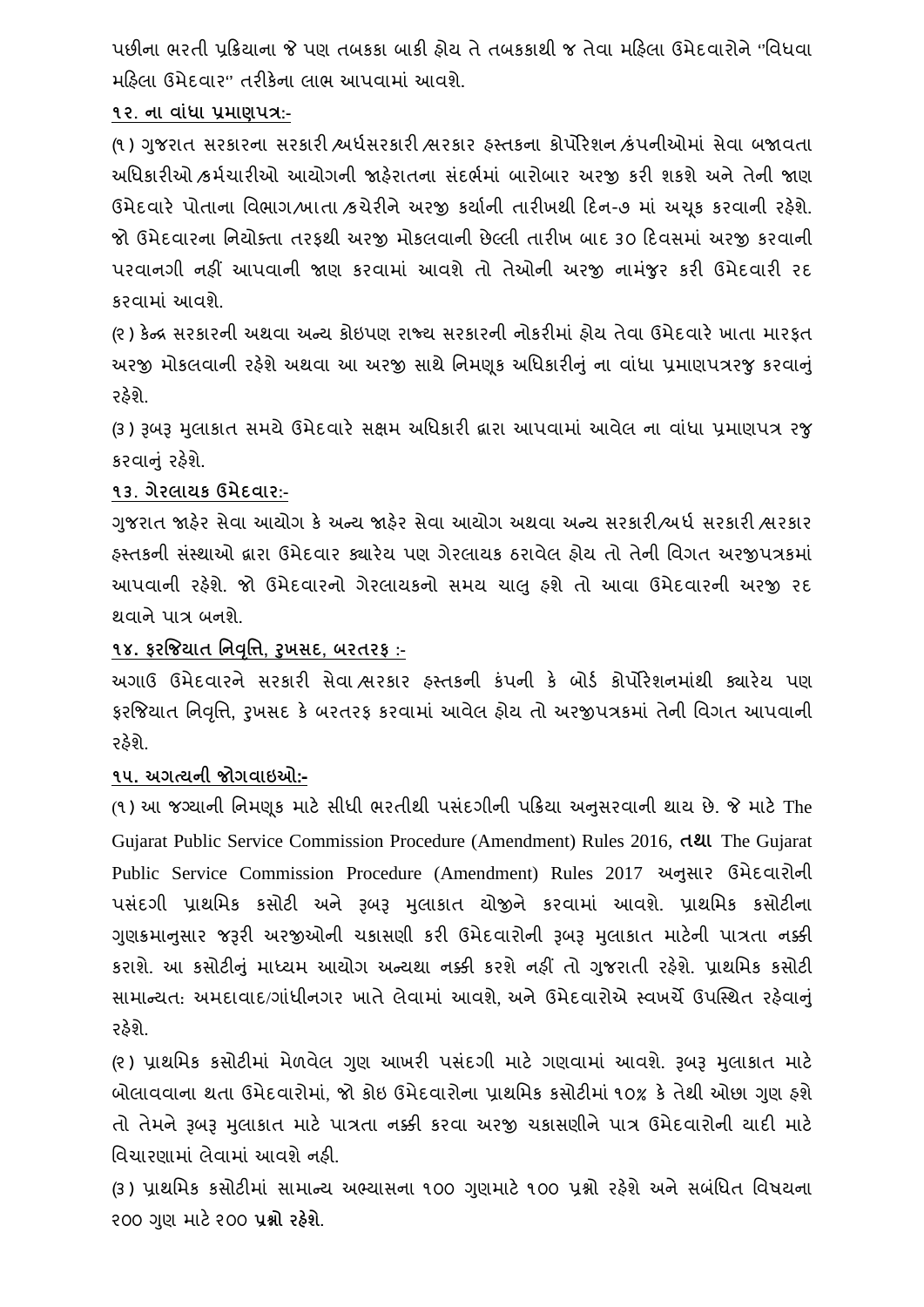(૪) ઉમેદવારોની આખરી પસંદગી ૫૦ ટકા ગણુભાર પ્રાથમિક કસોટીના ૩૦૦ ગણમાંથી મેળવેલ ગણ અને ૫૦ ટકા ગુણભાર રૂબરૂ મુલાકાતના ૧૦૦ ગુણમાંથી મેળવેલ ગુણના આધારે કરવામાં આવશે. એટલે કે પ્રાથમિક કસોટીમાં ૩૦૦ ગણમાંથી મેળવેલ ગણને ૫૦ ટકા ગણભાર અને રૂબરૂ મલાકાતમાં ૧૦૦ ગુણમાંથી મેળવેલ ગુણને ૫૦ ટકા ગુણભાર ગણી કુલ ૧૦૦ ગુણમાંથી ગુણ આપવામાં આવશે.

**સ્પષ્ટીકરણ:-** જો ઉમેદિારે પ્રાથવમક કસોટીમાં ૩૦૦ ગણુ માથં ી ૧ ૫૦ ગણુ મેળિેલ હશેઅને રૂબરૂ મુલાકાતમાં ૧૦૦ ગુણમાંથી ૬૦ ગુણ મેળવશે તો લેખિત પ્રાથમિક કસોટીના ૫૦ ટકા ગુણભાર મુજબ ૨૫ ગુણ અને રૂબરૂ મુલાકાતના ૫૦ ટકા ગુણભાર મુજબ ૩૦ ગુણ એમ કુલ ૫૫ ગુણ થશે.

(૫) "સીધી પસંદગીથી ભરતી અન્વયે આયોગ દ્રારા પ્રસિધ્ધ થયેલ જાહેરાત માટે કલ જ્ગ્યાની સંખ્યા સામેનોંિાયેલ કુલ **On Line Application (Duplicate Application** બાદ કયાગ પછીની **Valid on Line Applications)** ની સંખ્યા ૨૫ કરતા િધુ હોય**,** ત્યારે તે જાહરે ાત અન્િયે પ્રથમ પ્રાથવમક કસોટી યોજિામાં આિશેઅનેપ્રાથવમક કસોટીના પરરણામના આિારે ઉમેદિારો પાસેથી અરજી પત્રક અને જરૂરી દસ્તાવેજો મેળવી આગળની કાર્યવાફી કરવામાં આવશે. પરંતુ જો સીધી પસંદગીથી ભરતી અન્િયેપ્રવસધ્િ થયેલ જાહરે ાત અન્િયે**,** નોંિાયેલ કુલ **on Line Valid Applications** ની સંખ્યા ૨ ૫ કે તેથી ઓછી હોય તો આયોગનો આદેશ મેળિી નોંિાયેલ બિા જ ઉમેદિારો પાસેથી અરજીપત્રક તથા જાહેરાતની જોગવાઇઓ મુજબ તમામ દસ્તાવેજ મગાવી પ્રથમ અરજી ચકાસણી કર્યા બાદ પ્રાથમિક કસોટી યોજવામાં આવશે."

(૬) પ્રાથમિક કસોટીમાં ઉમેદવારને O.M.R. Sheet માં જવાબ આપવા માટે A, B, C, D અને E એમ પાચં વિકલ્પ આપિામાં આિશે, પાંચમો વિકલ્પ E 'Not attended' તરીકેનો રહશે ે. જો ઉમેદિારે તમામ વિકલ્પો ખાલી રાખ્યા હોય (encode કર્યા ન હોય) અથવા ખોટા જવાબ આપેલ હોય તો પ્રત્યેક નિશ્રિત ગણના 0.3 Negative Marks કાપવામાં આવશે. અને જો પાંચમો વિકલ્પ E 'Not attended' એનકોડ કરેલ હોય તો શુન્ય" ગુણ કાપવાના રહેશે. અર્થાત માત્ર E 'Not attended' વિકલ્પ જ encode કર્યો હશેતો તેપ્રશ્ન માટેકોઇ નેગેટીિ ગણુ કાપિામાં આિશેનહીં.

(૭) રૂબરૂ મલાકાતમાં આયોગની સચનાઓ /્યોરણો મજબ જાહેરાતમાં દર્શાવેલ કેટેગરીવાઈઝ જગ્યાની સંખ્યાને ધ્યાને લઈ નીચે મજબ અનસરવાનું રહેશે.

| ફલ જગ્યાઓ      | . કુલ જગ્યાઓ પૈકી રૂબરૂ મુલાકાત માટે બોલાવવામાં આવનાર ઉમેદવારોની સંખ્યા |
|----------------|-------------------------------------------------------------------------|
| O٩             | OS                                                                      |
| œ              | OC                                                                      |
| O <sub>3</sub> | ٩O                                                                      |
| ૦૪ કે તેથી વધુ | કૂલ જગ્યાઓથી ૦૩ ગણા                                                     |

(૮) પ્રાથમિક કસોટીમાં મેળવેલ ગુણ આખરી પસંદગી માટે ગણવામાં આવશે. તેમજ ઉપર્યકૃત કોલમમાં દર્શાવેલ સંખ્યા પ્રમાણે રૂબરૂ મલાકાત માટે બોલાવવાના થતા ઉમેદવારોમાં, જો કોઇ ઉમેદવારના પ્રાથમિક કસોટીના ૧૦ ટકા કે તેથી ઓછા ગણ ફશે તો રૂબરૂ મલાકાતને પાત્ર ગણવામાં આવશે નહીં. (૯) જાહેરાતમાં ઠરાવેલ લઘુતમ લાયકાત તેમજ અનુભવ કરતાં વધુ શૈક્ષણિક લાયકાત અને શ્વશ્વવા વધુ અનુભવ અને શ્વશવા લાયકાતમાં ઊંચી ટકાવારીને આધારે રૂબરૂ મુલાકાત માટે આયોગ ઉમેદવારોની સંખ્યા મર્યાદિત કરી શકશે.

(૧૦) સીધી ભરતી માટે ઇન્ટરવ્યુ કમિટી દ્વારા રૂબરૂ મુલાકાતમાં ઉમેદવારના એકંદર દેખાવ (Overall Performance) ને ધ્યાને લેવામાં આવશે અને ઇન્ટરવ્યુ કમિટી ઇન્ટરવ્યુ દરમ્યાન ઉમેદવારના Overall Performance ને ધ્યાનમાં રાખી ચર્ચા વિચારણા કર્યા બાદ સર્વાનુમતે ગુણ આપશે.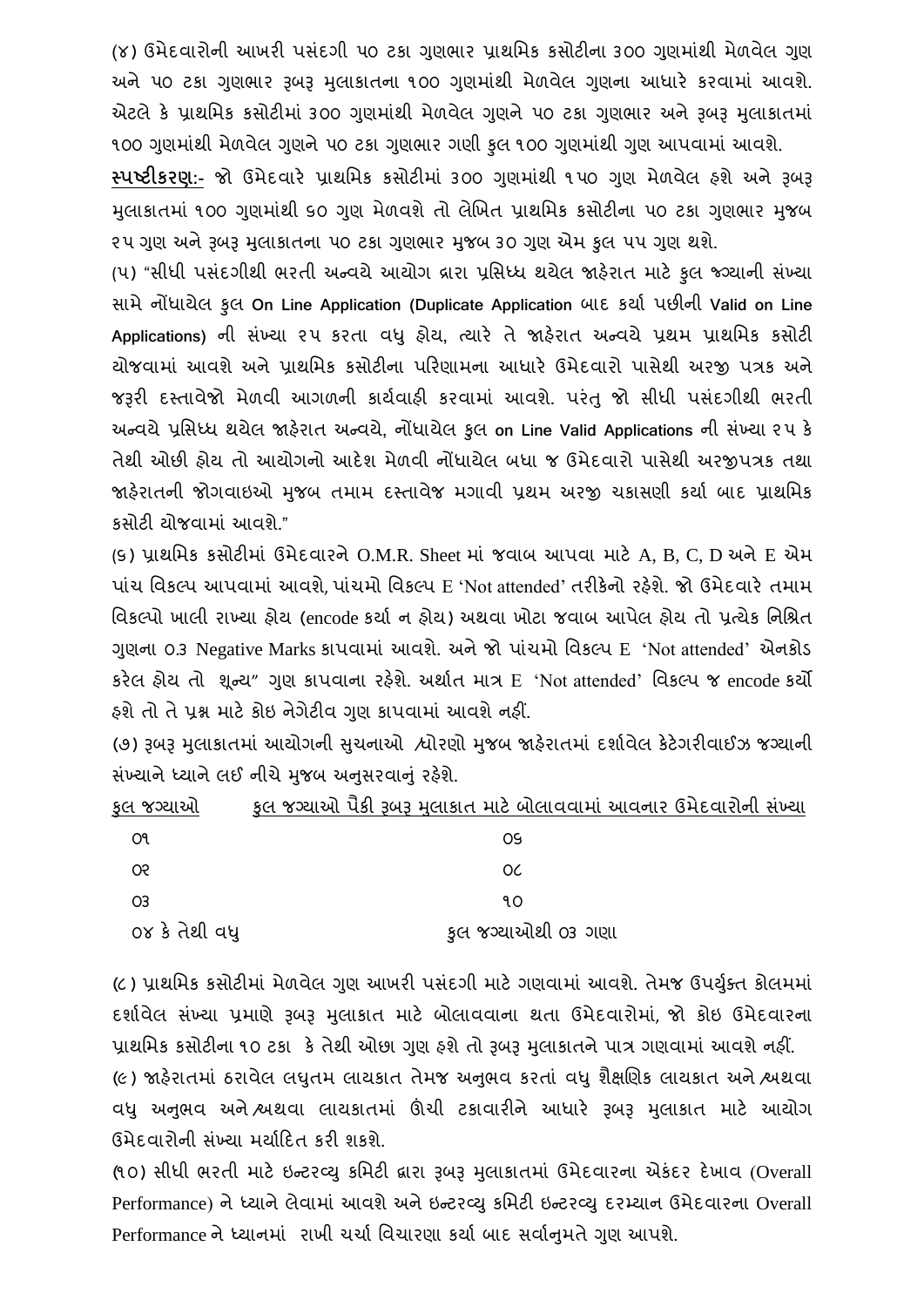(૧૧) પ્રાથમિક કસોટી અને રૂબરૂ મલાકાતમાં મેળવેલ ગણના આધારે આખરી પસંદગી યાદી અને પ્રવતક્ષા યાદી તૈયાર કરિામાં આિશે. જાહરે ાતમાં જો મરહલાઓ, માજી સૈવનકો તથા શારીરરક રીતે અશક્ત ઉમેદવારો માટે અનામત જગાઓ હોય, અને મેળવેલ ગણના આધારે જો જાહેરાતમાં દર્શાવેલ અનામત જગાની સંખ્યા સામે પુરતી સંખ્યામાં મહિલા /માજી સૈનિક /શારીરિક રીતે અશક્ત ઉમેદવારોનો પસંદગી યાદીમાં સમાવેશ ન થતો હોય તો, સબંધિત કેટેગરીના કટ ઓફ માર્કસ ના ૧૦% જેટલું ધોરણ હળવંુ કરીને કુલ અનામત જગાઓ પૈકી બાકી રહતે ી અનામત જગાઓ સામે મરહલા /માજી સૈનિક /શારીરિક રીતે અશક્ત ઉમેદવારોનો પસંદગી યાદીમાં સમાવેશ કરવાનો રહેશે.

(૧૨) મહિલા ઉમેદવારો માટે લઘતમ ગણના ૧૦ ટકાનું ધોરણ હળવુ કરીને પસંદગી પદ્ધતિ અનુસરવાની રફેશે અને રૂબરૂ મુલાકાત બાદ જે તે કેટેગરીના મફિલા ઉમેદવારો માટેની અનામત સંખ્યા જેટલા મહિલા ઉમેદવારોથી વધુ ઉમેદવારો ઉપલબ્ધ થાય તો ભલામણ યાદીમાં મહિલા ઉમેદવારોનો સમાવેશ થયા બાદ બાકીના મહિલા ઉમેદવારોની પ્રતિક્ષાયાદીમાં પસંદગી ગણવામાં આવશે આ જોગવાઇ મુજબ લઘુતમ લાયકી ધોરણ આ મુજબ રહેશે

#### **૧૬. રૂિરૂ મલુ ાકાત:-**

(૧) રૂબરૂ મુલાકાત આયોગની કચેરી ખાતે જ લેવામાં આવશે. ઉમેદવારે પોતાના ખર્ચે ઉપસ્થિત થવાનું રઠેશે.

(૨ ) અનસુ ચૂચત જાવત**,** અનસુ ચૂચત જનજાવત તથા સા.શૈ.પ.િગગના તથા બેરોજગાર ઉમેદિારો કેજેઓના માતા-વપતાની િાવર્િક આિક આિકિેરાને પાત્ર ન હોય તેઓને તેમના રહઠે ાણના સ્થળેથી રૂબરૂ મુલાકાત માટે આવવા તથા જવા માટે ગુજરાત એસ.ટી. નિગમ દ્વારા નિયત થયેલ ટિકિટના દર પ્રમાણે બસ ભાડું મળવાપાત્ર થશે. આ માટે ઉમેદવારે રૂબરૂ મુલાકાતના દિવસે નિયત ફોર્મ ભરવાનુ રહેશે અને તેની સાથે અસલ ટિકિટ રજુ કરવાની રહેશે.

(3) રૂબરૂ મુલાકાતના દિવસે રૂબરૂ મુલાકાતના પત્રમાં દર્શાવવામાં આવેલ અસલ પ્રમાણપત્રો રજુ કરિાના રહશે ે. જો ઉમેદિાર અસલ પ્રમાણપત્ર રજુ કરશેનહીં તો તેઓ રૂબરૂ મલુ ાકાત માટે પાત્ર બનશે નહીં તેની ખાસ નોંધ લેવી.

**૧૭. નીચેદશાગવ્યા મજુ િની અરજીઓ રદ કરવામાાં આવશે. (આ યાદી માત્ર દષ્ટાતાં સ્વરૂપેછેજે સપાં ણ ગ નથી)**

(૧) આયોગના ઓનલાઇન મુસદ્દા મુજબ અરજી કરેલ ન હોય

(૨ ) અરજીમાં દશાગિેલ વિગતો અધરૂી કેઅસગં ત હોય.

(૩) અરજીમાં ઉમેદવારે સહી અપલોડ કરેલ ન હોય.

(૪) અરજી ફેતસથી અથિા ઈ-મેઇલથી મોકલાિેલ હોય.

(૫) અરજીમાં પાસપોર્ટ સાઈઝનો ફોટોગ્રાફ અપલોડ કરેલ ન હોય.

(૬) અરજી સાથેપરૂેપરૂી ફી ભરેલ ન હોય.

(૭) અનસુ ચૂચત જાવત**,** અનસુ ચૂચત જનજાવત**,** સા.શૈ.પ.િગગ તથા શારીરરક અશતતતા િરાિતા ઉમેદિારે અરજીપત્રક સાથેસક્ષમ અવિકારી દ્વારા અપાયેલ પ્રમાણપત્રની નકલ રજુકરેલ ન હોય.

(૮) માજી સૈનિક ઉમેદવારે ડિસ્ચાર્જ બુકની નકલ રજુ કરેલ ન હોય

(૯) ઉમેદવારે શૈક્ષણિક લાયકાતના સંદર્ભમાં માર્કશીટ/પદવી પ્રમાણપત્રની નકલ રજ કરેલ નહોય.

(૧ ૦) જન્મ તારીખ માટેએસ.એસ.સી.ઇ.પ્રમાણપત્રની નકલ રજુકરેલ ન હોય.

(૧૧) ઉમેદવારે અરજીપત્રકમાં અનુભવ દર્શાવેલ હોય (જેના આધારે પાત્રતા નક્કી કરવાની થતી હોય) પરંતુ તેના સમથગનમાં પ્રમાણપત્ર રજુ કરેલ ન હોય અથિા તો રજુ કરેલ પ્રમાણપત્રમાં તેઓનો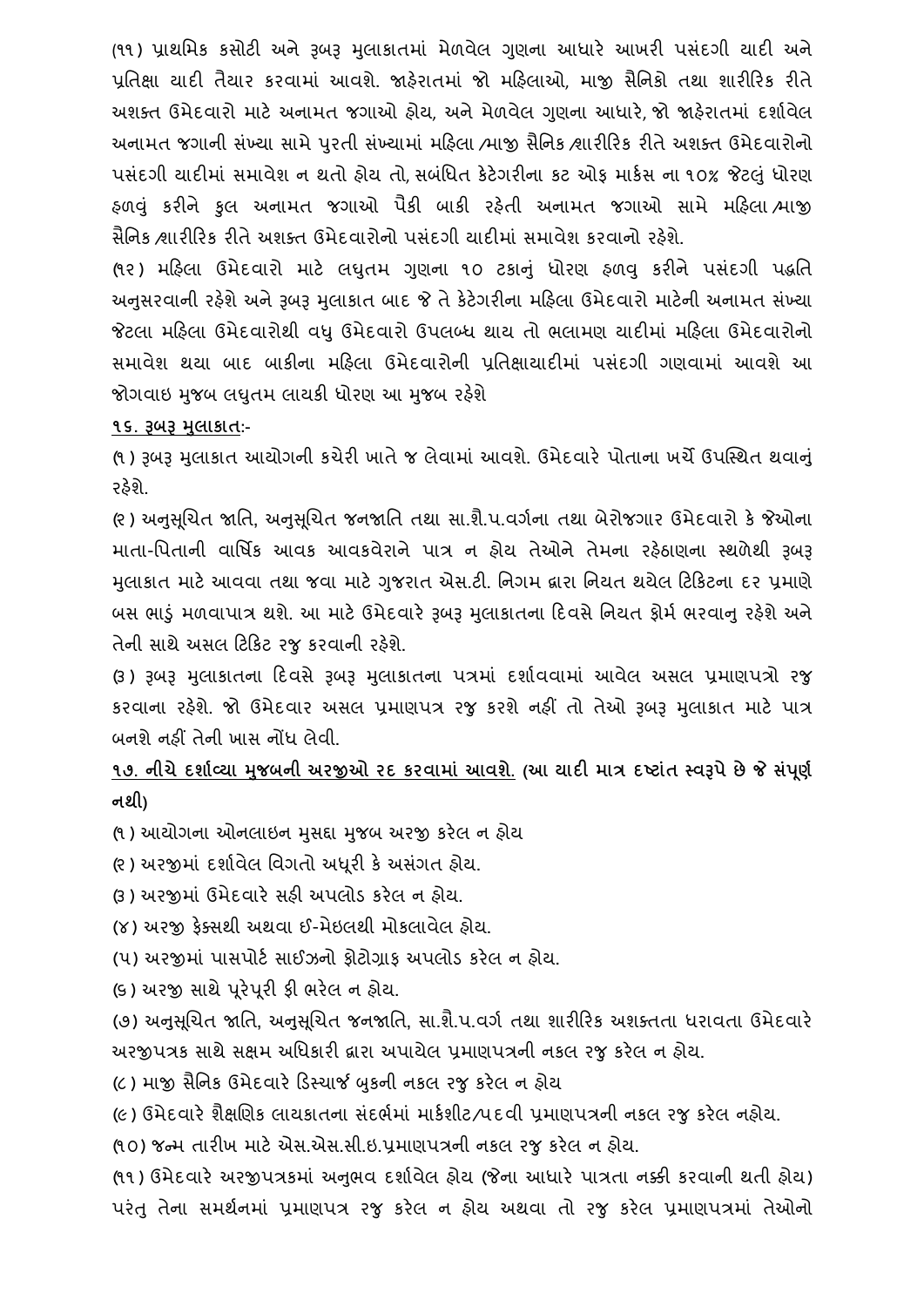અનભુ િનો **સમયગાળો, મળુ પગાર, કુલપગાર અને અનભુ વનો પ્રકાર દશાગવેલ ન હોય તથા સસ્ાં થાના લેટરપેડ ઉપર ન હોય.**

**(૧૨) ઓનલાઈન જાહરે ાતની અરજી કરવાની રીત ક્રમાાંક:૧૫ નીચેસચુ વેલ (ઉમેદવારોનેસિાંધધત) પ્રમાણપત્રો અનેજેના આધારે પાત્રતા નક્કી કરવાની થતી હોય તેવા લાગુપડતા આધાર પરુાવાની પ્રમાબણત કરેલ નકલો આયોગને મોકલવામા આવેલ અરજીપત્રક સાથે જોડલે નહીં હોય તેવા ઉમેદવારોની અરજી અધરુી ગણીનેરદ ગણવામા આવશે.**

#### **૧૮. ધનમણક :-**

(૧) ઉપરની જાહેરાત સંબંધમાં નિમણુક માટે પસંદ થયેલા ઉમેદવારની સરકારશ્રીના સંબંધિત વિભાગને આયોગ દ્વારા ભલામણ કરવામાં આવશે. ઉમેદવારોએ આખરી નિમણક પત્ર મેળવતાં પહેલાં કોમ્પ્યટર અંગેની સીસીસી અથવા તેની સમકક્ષ રાજ્ય સરકાર વખતો વખત નક્કી કરે તેવી લાયકાત મેળવી લેવાની રહેશે. આ પ્રકારની લાયકાત નહીં ધરાવનાર ઉમેદવાર નિમણૂકને પાત્ર બનશે નહીં.

(૨ ) વનમણકૂ અંગેની સઘળી કાયગિાહી સરકારશ્રી દ્વારા કરિામાં આિતી હોિાથી આ અંગેનો કોઇપણ પત્રવ્યિહાર આયોગ ધ્યાનેલેશેનહીં.

(૩) ઉમેદવારે તેની શૈક્ષણિક લાયકાત શ્વનભવ ઉંમર વગેરેના સમર્થનમાં રજુ કરેલ પ્રમાણપત્રો કોઇપણ તબક્કે અયોગ્ય માલમ પડશે તો તેની ઉમેદવારી રદ થશે તેમજ ભલામણ બાદની નિમણક પણ રદ થવાને પાત્ર રહેશે અને આવા ઉમેદવાર ભારતીય કોજદારી ધારા હેઠળની કાર્યવાહીને પાત્ર થશે**,** જેથી ઉમેદિારનેસલાહ આપિામાં આિેછેકે**,** તેમણેરજુકરેલા પ્રમાણપત્રો ખબુ જ ચોકસાઈથી પૂર્ણ રીતે ખરાઈ કર્યા બાદ જ આયોગમાં રજુ કરવા.

### **૧૯. ગેરવતગણકાં અંગેદોધર્ત ઠરેલા ઉમેદવારો ધવરૂધ્ધ પગલાાં**

ઉમેદિારોનેઆથી ચેતિણી આપિામાં આિેછે કે તેઓ એ અરજીપત્રકમાં કોઇપણ પ્રકારની ખોટી મારહતી દશાગિિી નહી**,** તેમજ આિશ્યક મારહતી છૂપાિિી નહી**,** ઉપરાતં તેઓએ રજુ કરેલ અસલ દસ્તાવેજો કે તેની પ્રમાણિત નકલમાં કોઇપણ સંજોગોમાં સુધારો અથવા ફેરફાર અથવા બીજા કોઇપણ ચેર્ાં કરિા નહીં અથિા તેઓએ આિા ચેર્ાં કરેલ /બનાિટી દસ્તાિેજો રજુ કરિા નહી**,** જો એક જ બાબતના બેકે તેથી િધુદસ્તાિેજોમાં અથિા તેની પ્રમાચણત નકલમાં કોઇપણ પ્રકારની અચોકસાઇ અથવા વિસંગતતા જણાય તો તે વિસંગતતાઓ બાબતની સ્પષ્ટતા રજુ કરવી.જો કોઇ ઉમેદવાર આયોગ દ્વારા દોવર્ત જાહરે થયેલ હોય અથિા થાય તો**,**

- (૧ ) તેઓની ઉમેદિારી અંગેકોઇપણ રીતેયોગ્યતા પ્રા્ત કરિા**,**
- (ર) નામ બદલીનેપરીક્ષા આપિી**,**
- (૩ ) કોઇ અન્ય વ્યક્તત દ્વારા છળકપટથી કામ પણૂ ગ કરાવ્યુહોય**,**
- (૪) બનાિટી દસ્તાિેજ રજુકયાગ હોય**,**
- (પ) અગત્યની બાબત છુપાિિા અથિા દોર્મકુત અથિા ખોટા વનિેદનો કરેલ હોય**,**
- (૬ ) તેઓની ઉમેદિારી અંગેકોઇપણ અવનયવમત કેઅનચુચત ઉપાયોનો સહારો લીિો હોય**,**

(૭) કસોટી સમયેકોઇ અનચુચત સાિનોનો ઉપયોગ કયો હોય**,**

(૮ ) ઉત્તરિહીમાં અશ્લીલ ભાર્ા કેઅવશષ્ટ બાબતો સરહતની અસંગત બાબતો રજુકરેલ હોય**,**

(૯) પરીક્ષા ખંર્માં કોઇપણ રીતની ગેરિતગણકૂ આચરિી**,** જેિી કે અન્ય ઉમેદિારની જિાબિહીની નકલ કરવી, પુસ્તક, ગાઇડ, કાપલી તેવા કોઇપણ છાપેલ કે ફસ્તલિખિત સાફિત્યની મદદથી અથવા વાતચિત દ્વારા કે કોઇ સાંકેતિક રીતે નકલ કરવા કે અન્ય ઉમેદવારોને નકલ કરાવવાની ગેરરીતીઓ પૈકી કોઇપણ ગેરરીતી આચરિા માટે**,**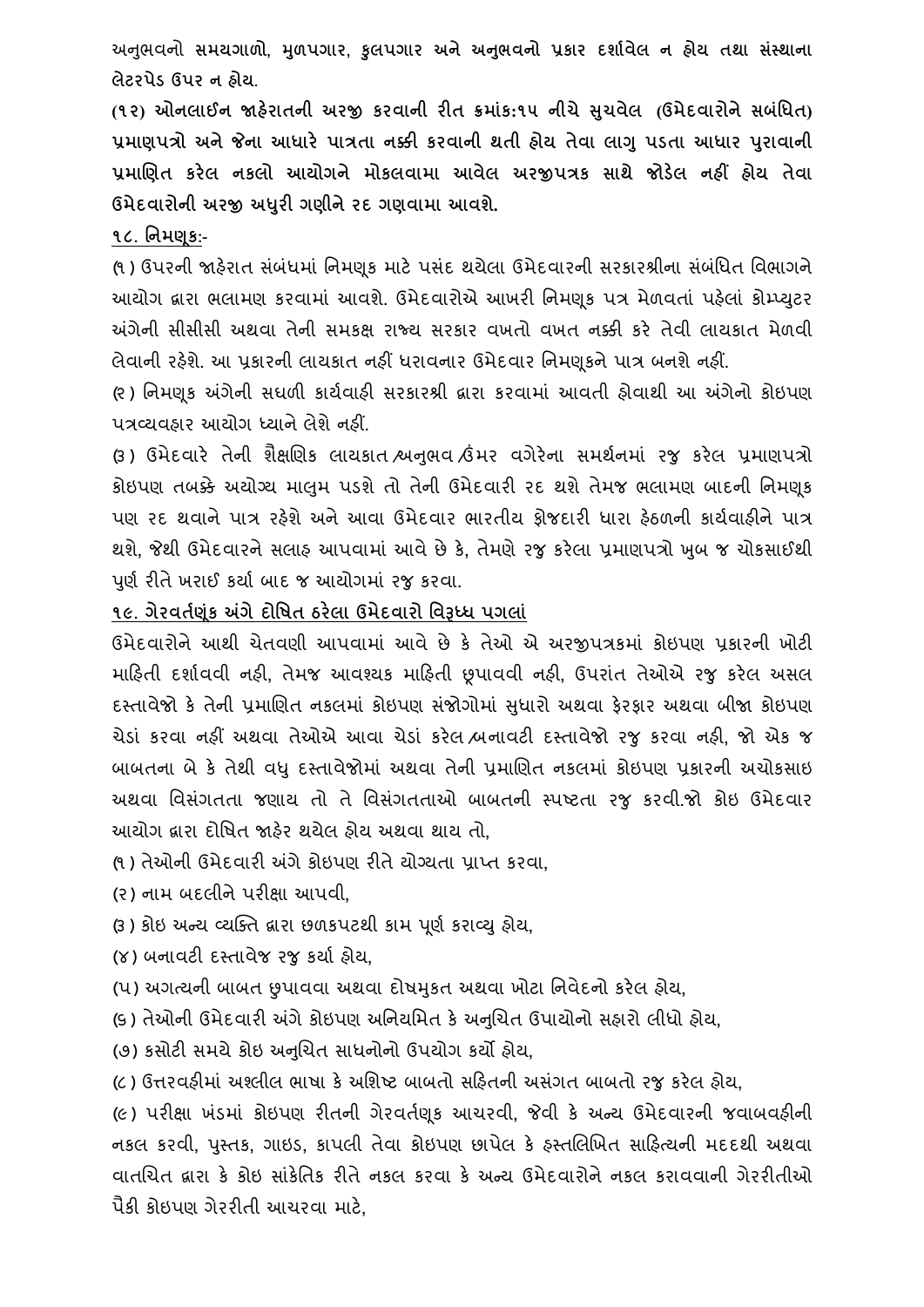(૧ ૦) આયોગ દ્વારા પરીક્ષાની કામગીરી અંગેવનયકુત થયેલા કમગચારીઓનેપજિણી કરિી**,** કોઇપણ પ્રકારની શારીરરક ઇજા પહોચાર્િી**,** અથિા

(૧૧) ઉપરોકત જોગવાઇઓમાં ઉલ્લેખાયેલ દરેક અથવા કોઇપણ કૃત્ય કરવા કે કરાવવા તેણે કે સીધી અથવા આડકતરી રીતે આયોગ પરદબાણ લાવનાર ઉમેદવાર નીચે દર્શાવેલ શિક્ષા ઉપરાંત આપો આપ પ્રયત્ન કયો હોય**,** ફોજદારી કાયગિાહીનેપાત્ર બનશે.

(ક) આયોગ દ્વારા તેપસદં ગીના ઉમેદિાર તરીકેગેરલાયક ઠરાિી શકાશે**,** અને/અથિા

(ખ) તેને આયોગ લે તેવી કોઇપણ પરીક્ષા કે કોઇપણ રૂબરૂ મુલાકાત માટે કાયમી કે મુકરર મુદત માટે

(૧ ) આયોગ દ્વારા લેિાનાર કોઇપણ પરીક્ષા કેપસદં ગી માટે**,** અને

(૨) રાજય સરકાર ફેઠળની કોઇપણ નોકરીમાંથી સરકાર દ્વારા ગેરલાયક ઠરાવી શકાશે અને

(ગ) જો સરકારી સેવામાં અગાઉથી જ હોય તો તેના વિરૂધ્ધ સમુચિત નિયમો અનુસાર શિસ્તભંગના પગલાં લઇ શકાશે.

(૧ર) ઉપરોકત વિગતોમાં વનરદિષ્ટ કરેલ વશક્ષા કરતા પહલે ા આયોગ /સરકાર દ્વારા ઉમેદિારને/કમગચારીને

(૧ ) આરોપનામામાં તેમની સામેના સ્પષ્ટ આરોપો અથિા કેસના પ્રકાર બાબતે**,**

(ર) લેખીતમાં વશક્ષા અંગેબચાિનામંુહકીકત રજુકરિા અને

(૩ ) શિક્ષા અંગે નિયત સમય મર્યાદામાં રૂબરૂ રજુઆત કરવાની તક આપવામાં આવશે.

**(આશા શાહ) સયાં ક્ુત સબચવ, ગજુ રાત જાહરે સેવા આયોગ**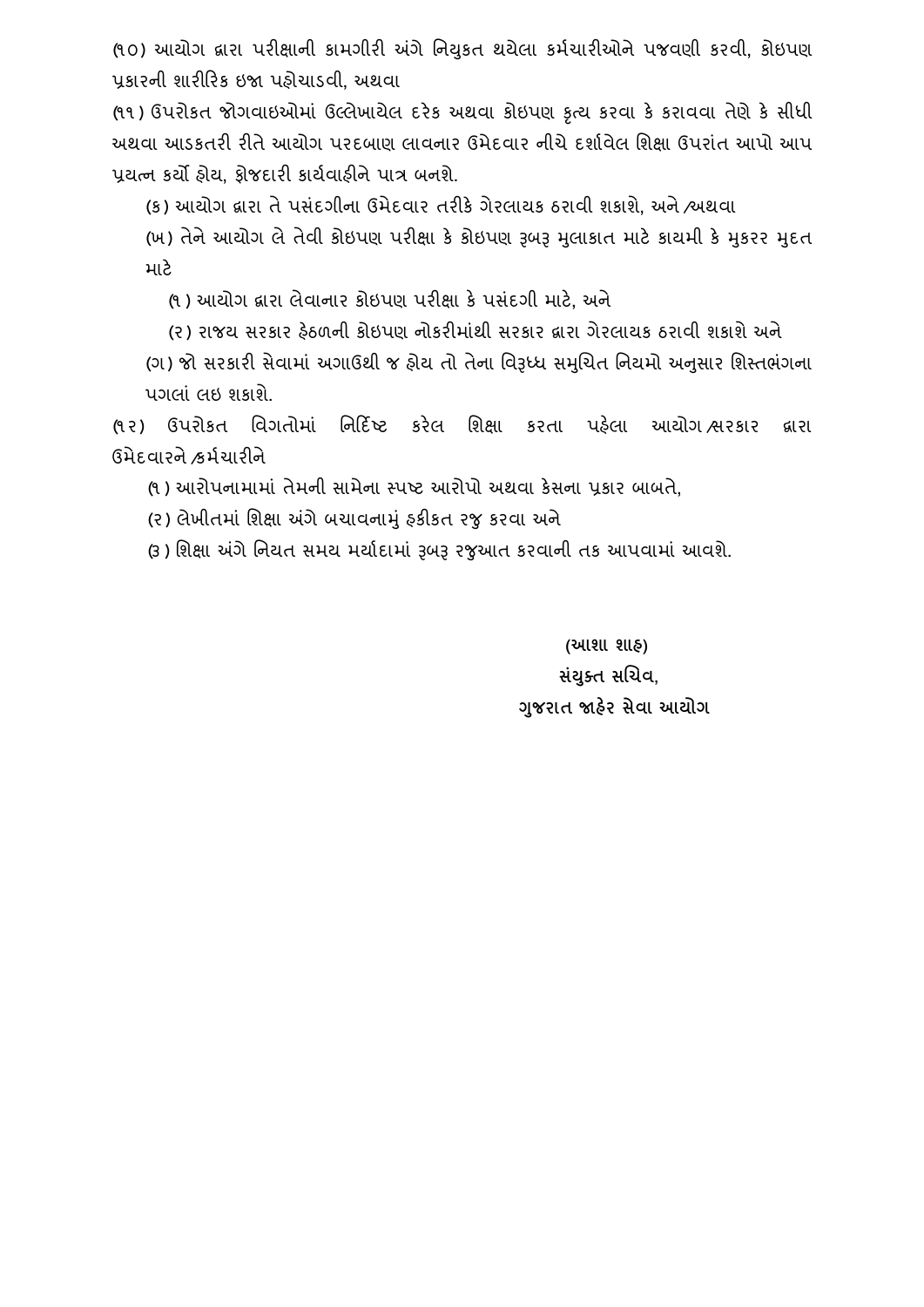# Online **અરજી કરવાની તથા અરજી ફી ભરવાની રીત**

આ જાહેરાતના સંદર્ભમાં આયોગ દ્વારા ઓનલાઈન જ અરજી સ્વીકારવામાં આવશે. ઉમેદવાર તા. ૧૬ /૦૪ /૨ ૦૧૮**,**૧૩.૦૦ કલાક થી તા. ૦૨ /૦૫/૨ ૦૧૮ **,**૧૩.૦૦ કલાક સિુ ીમાં [https://gpsc](https://gpsc-ojas.gujarat.gov.in/)[ojas.gujarat.gov.in](https://gpsc-ojas.gujarat.gov.in/) પર અરજીપત્રક ભરી શકશે. ઉમેદિારે અરજી કરિા માટે નીચેમજુ બના **Steps** (૧ ) થી (૧૬) અનસુ રિાનારહશે ે. Confirmation Number મળ્યા પછી જ અરજી માન્ય ગણાશે.

(૧ ) સૌ પ્રથમ http://gpsc-ojas.gujarat.gov.in પર જવ.ંુ

(૨ ) Apply Online Click કરવ.ંુઆ પ્રમાણેclick કરિાથી (1) More Details તથા (2) Apply Now બટન દેખાશે. સૌપ્રથમ More Details પર Click કરીને જાહરે ાતની બિી જ વિગતોનો અભ્યાસ ઉમેદિારોએ કરિો અનેત્યારબાદ Apply Now બટન ક્તલક કરવ.ંુ

(૩ ) Industries Officer (Technical)**,** and Manager (Raw Materials), Class-II, ઉપર click કરિાથી જગ્યાની વિગતો મળશે**.**

(૪) તેની નીચેApply Now પર Click કરિાથી Application Format દેખાશે. Application Format માં સૌ પ્રથમ "Personal Details" ઉમેદિારે ભરિી. (અહીં લાલ ફુદરર્ી **(**\***)** વનશાની હોય તેની વિગતો ફરજિયાત ભરવાની રફેશે.) "Personal Details"માં જ્યાં Mobile Number અને email ID માંગ્યા છે, તેની વિગત લખવી જેથી જરૂર જણાયે આયોગ ઉમેદવારને માહિતગાર કરી શકે.

**(**૫**)** Personal Details ભરાયા બાદ Educational Details ભરિા માટેEducational Details પર click કરવંુઅનેપોતાની શૈક્ષચણક વિગતો ભરિી.

(૬ ) Additional Qualification પર "click" કરી Additional Qualification ભરિી.

(૭) Experience Details પર "click" કરવંુઅનેExperience Details ભરિી. િધુExperience ઉમેરિા માગતા હોિ તો Add. More Exp. પર "click" કરી Details ભરિી.

(૮ ) Additional Information પર "click" કરી ત્યાં મારહતી ભરિી. જે િિારાનો અનભુ િ ojas moduleમાં સમાવિષ્ટ ન થતો હોય**,** તો સાદા કાગળ પર ojas માં જણાવ્યા મજુ બના અનભુ િના કોઠા પ્રમાણે આપે વધારાના અનુભવની વિગત ઉમેરીને મોકલવી.

(૯) તેની નીચે"Self-declaration" માં Yes/No પર **click** કરવ.ંુ

(૧ ૦) હિે saveપર "click" કરિાથી તમારો Data Save થશે. અહીં ઉમેદિારનો Application Number generate થશે. જે ઉમેદવારે સાચવીને રાખવાનો રહેશે અને હવે પછી આ જાહેરાતના સંદર્ભમાં આયોગ સાથેના કોઈપણ પત્રવ્યવહારમાં તે દર્શાવવાનો રહેશે.

(૧૧) જો આપના અરજીપત્રકમાં કોઇ સુધારા-વધારા કરવાના હોય તો Edit Applicationમાં જઇને કરી શકાશે**,** આ સવુિિા અરજી Confirm કરતાં પહલે ા ઉપલબ્િ છે. એક િખત અરજી Confirm થઇ ગયા પછી ,બાદ આ સુવિધા ઉપલબ્ધ રહેશે નહીં.

(૧૨ ) હિેપેજના ઉપરના ભાગમાં upload photo પર click કરો અહીં તમારો application number type કરો અને તમારી Birth date type કરો. ત્યારબાદ ok પર click કરો. અહીં photo અને signature upload કરવાના છે. (ફોટાનું માપ ૫ સે.મી. ઊંચાઇ અને ૩.૬ સે.મી પહોળાઈ અને signatureનું માપ ૨.૫ સે.મી. ઊંચાઇ અને૭.૫ સે.મી પહોળાઈ રાખિી) (photo અનેsignature upload કરિા**.** સૌપ્રથમ તમારો photo અને signature.jpg Formatમાં (10KB) સાઇઝથી વધારે નહીં તે રીતે Computerમાં હોિા જોઇએ.) "Browse" Button પર click કરો હિેChoose Fileના સ્ક્રીનમાંથી જે ફાઇલમાં .jpg Formatમાં તમારો photo store થયેલ છેતેફાઇલનેત્યાંથી Select કરો અને"Open" Buttonનેclick કરો. હિે"Browse" Buttonની બાજુમાં "Upload" Button પર Click કરો હિેબાજુમાં તમારો photo દેખાશે. હવે આજ રીતે signature પણ upload કરવાની રહેશે.

(૧૩ ) હિે પેજના ઉપરના ભાગમાં "Confirm Application" પર click કરો અને "Application number" તથા Birth Date Type કર્યા બાદ Ok પર click કરવાથી બે(૨) બટન-૧:Application preview ૨:confirm application દેખાશે. ઉમેદિારે "Application preview" પર click કરી પોતાની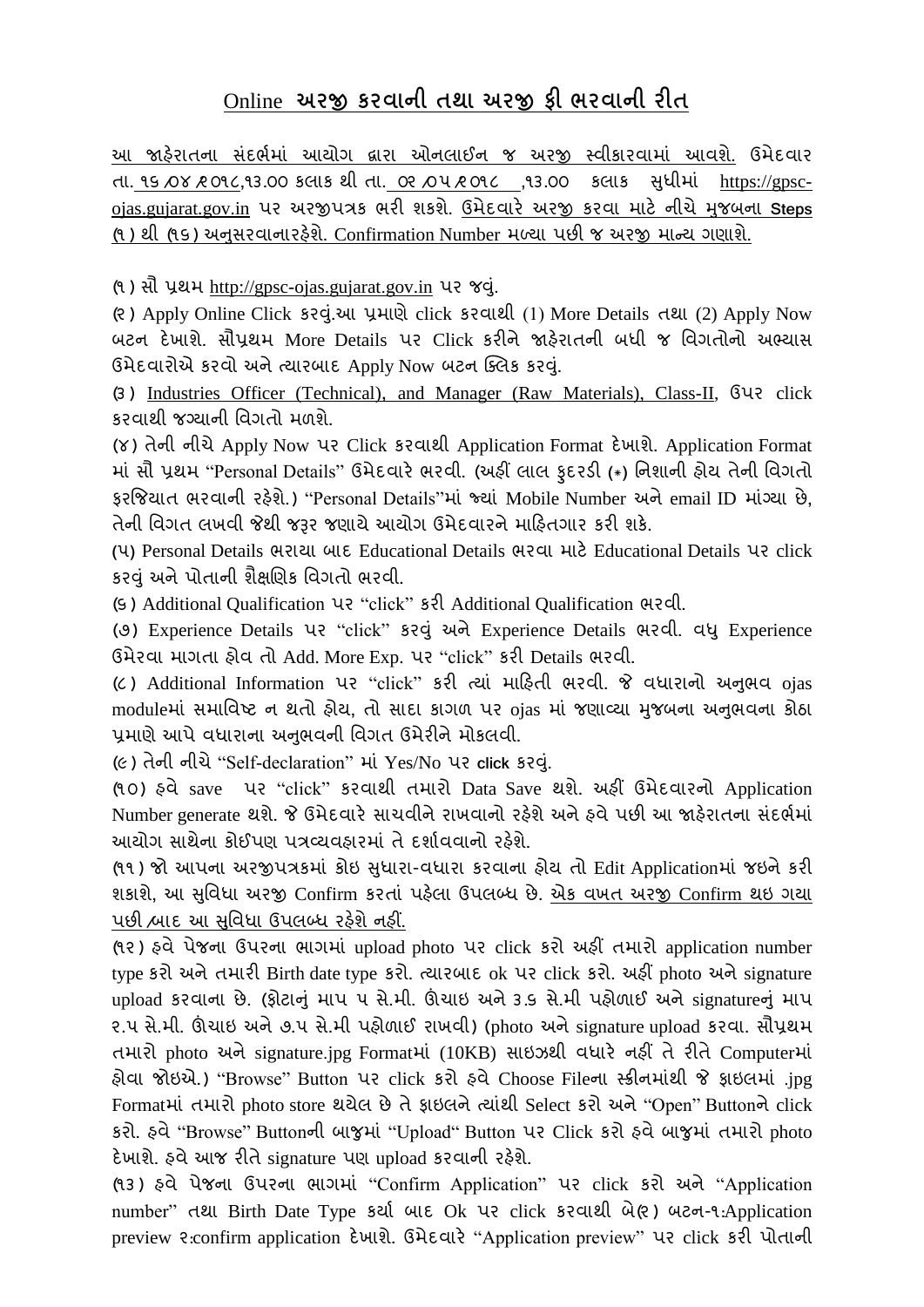અરજી જોઈ લેવી. અરજીમાં સુધારો કરવાનો જણાય, તો Edit Application ઉપર click કરીને સુધારો કરી લેવો. અરજી confirm કર્યા પહેલા કોઇપણ પ્રકારનો સુધારો અરજીમાં કરી શકાશે. પરંતુ અરજી confirm થઇ ગયા બાદ અરજીમાં કોઇપણ સુધારો થઇ શકશે નહીં. જો અરજી સુધારવાની જરૂર ન જણાય તો જ confirm application પર clickકરવ.ંુ Confirm application પર click કરિાથી ઉમેદિારની અરજીનો આયોગમાં **online** સ્િીકાર થઈ જશે. અહીં "confirmation number" generate થશેજે હિેપછીની બિી જ કાયગિાહી માટે જરૂરી હોઈ**,** ઉમેદિારે સાચિિાનો રહશે ે. Confirmation number સિવાય કોઇપણ પત્રવ્યવહાર કરી શકાશે નહીં. Confirm થયેલ અરજીપત્રકની પ્રિન્ટ અચૂક કાઢી રાખિી.

(૧ ૪) **સામાન્ય કેટેગરીના ઉમેદવારે ભરવાની અરજી ફી નીચેના િેધવકલ્પ પૈકી કોઇપણથી ભરી શકેછે.**

**૧. પોસ્ટ ઓહફસમાાં**:- સામાન્ય કેટેગરીના ઉમેદિારે ભરિાની થતી ફી સંદભે"Print Challan" ઉપર કલીક કરીને પ્રિન્ટેડ ચલણની નકલ કાઢવાની રહેશે. આ પ્રિન્ટેડ ચલણની નકલ લઇને નજીકની કોમ્્યટુરની સવુિિા િરાિતી પોસ્ટ ઓરફસમાં રૂ. ૧૦૦ /- આયોગની ફી + પૉસ્ટલ સવિિસ ચાર્જ **તાાઃ ૦૨/૦૫/૨૦૧૮,** ૦૬:૧0 કલાક સિુ ીમાં ભરિાની રહશે ેઅને ફી ભયાગ અંગેનંુ ચલણ મેળવવાનું રહેશે.

**૨. ઓનલાઇન ફી**:- જમા કરાિિા માટે "Print Challan" ઉપર કલીક કરવ.ંુ અને વિગતો ભરવી અને ત્યાં "Online Payment of fee" ઉપર કલીક કરવું. ત્યારબાદ આપેલ વિકલ્પોમાં "Net Banking of fee" અથિા "Other Payment Mode"ના વિકલ્પોમાંથી યોગ્ય વિકલ્પ પસંદ કરવો અને આગળની વિગતો ભરવી. ફી જમા થયા બાદ આપને આપની ફી જમા થઇ ગઇ છેતેવંુ**Screen** પર લખાયેલંુઆિશેઅનેe-receipt મળશેજેની Print કાઢી લેિી. જો પ્રક્રિયામાં કોઇ ખામી હશે તો Screen પર આપની કી ભરાયેલ નથી તેમ જોવા મળશે.

આ ચલણ**/**e-receipt તથા confirm થયેલ અરજીપત્રક ઉમેદિારે પોતાની પાસે સાચિીનેરાખિાના રહશે ેઅનેઆયોગ દ્વારા મગં ાિિામાં આિે**,** ત્યારે જ અરજીપત્રક બીર્ાણો સહિત તથા ફી ભરેલા ચલણની નકલ સાથે આર.પી.એ.ડી. હ્પીડ પોસ્ટથી મોકલવાના રહેશે અથવા આયોગની કચેરીમાં રૂબરૂમાં આપી જવાના રહેશે.

(૧૫) ઉમેદવારોએ confirm થયેલ અરજીપત્રક પોતાની પાસે સાચવીને રાખવાનું રહેશે અને જ્યારે આયોગ દ્વારા મગં ાિિામાં આિે**,** ત્યારે જ અરજીપત્રક બીર્ાણો સરહત આર.પી.એ.ર્ી. /સ્પીર્ પોસ્ટથી મોકલવાના રહેશે અથવા આયોગની કચેરીમાં રૂબરૂમાં આપી જવાના રહેશે.

**અરજીપત્રક અનેજરૂરી પ્રમાણપત્રો મોકલવા અંગેની તકેદારી :-**

ઓનલાઇન જાહેરાત માટે confirm થયેલ અરજીપત્રક તથા નીચે સચવેલ સંબંધિત પ્રમાણપત્રો અને લાગુ પડતા આધાર પુરાવાની પ્રમાણિત કરેલ નકલો ક્રમાનસાર અચુક જોડીને જાહેરાતમાં દશાગિેલ વિગત મજુ બ સપં ણુ ગ અરજીપત્રક આયોગ દ્વારા મગં ાિિામાં આિે**,** ત્યારે જ અરજીપત્રક બીડાણો સહિત નિર્ધારીત તારીખની સમય મર્યાદામાં આયોગમાં ગાંધીનગર ખાતે જમા કરાવવાના રઠેશે.

(૧) ઉમેદવારે ઓનલાઇન કન્ફર્મ થયેલ અરજીપત્રક (બારકોડ વાળું)ની સ્પષ્ટ અને સ્વચ્છ નકલ ડાઉનલોડ કરવાની રફેશે. જેમાં ફોટોગ્રાફ, સફી સફિત વિગતો વંચાય તેવી ફોવી જોઇએ. ફોટોગ્રાફ સ્પષ્ટ ના હોય તો પાસપોર્ટ સાઇજનો કોટોગ્રાક અરજીપત્રક પર લગાવવાનો રહેશે. સહી સ્પષ્ટ ના હોય તો કરીથી અરજીપત્રકમાં સહી કરવાની રહેશે.

(૨ ) જન્મ તારીખના પરુાિા માટે એસ.એસ.સી.ઇ.નંુ પ્રમાણપત્ર (જન્મ તારીખનો દાખલો કે શાળા છોર્યાનંુપ્રમાણપત્ર માન્ય ગણાશેનહીં)

(૩ ) જાવતનંુપ્રમાણપત્ર (અન.ુ જાવત**,** અન.ુ જનજાવત અનેસા.અનેશૈ.પ.િગગના ઉમેદિારો માટે) (૪) સામાજીક અને શૈક્ષણિક પછાત પછાત વર્ગના ઉમેદવારોએ (જાહેરાતમાં દર્શાવ્યા મજબ નિયત સમયગાળાનું ગુજરાતી નમુના મુજબનું પરિશિષ્ટ-ક અરજીપત્રકમાં દર્શાવેલ નંબર અને તારીખનું જ)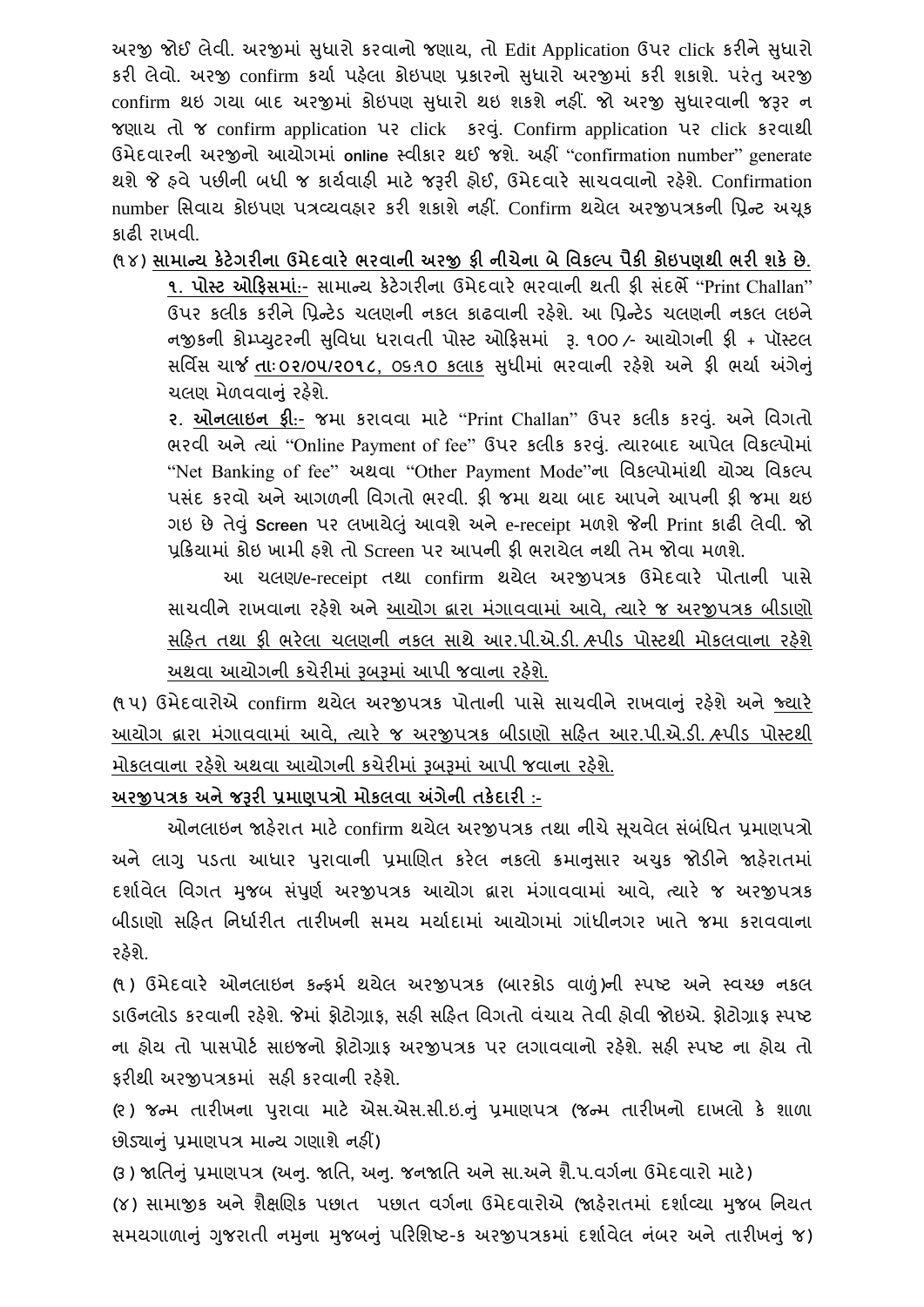રજુ કરવાનું રહેશે. પરિણિત મહિલા ઉમેદવારોએ આવું પ્રમાણપત્ર તેઓની માતા-પિતાના આવકના સંદર્ભમાં રજું કરવાનું રહેશે. જો આવા ઉમેદવારોએ તેમના પતિની આવકના સંદર્ભમાં રજું કરેલ હશે તો તે માન્ય રાખવામાં આવશે નહિં.

(૫) શારીરિક અશક્ત ઉમેદવારોના કિસ્સામાં સા.વ.વિ. ના તા: ૦૧.૧૨.૨૦૦૮ના પરિપત્ર મુજબનું નિયત નમુનામાં સરકારી હોસ્પીટલના સુપ્રિટેન્ડેન્ટ /સિવિલ સર્જન /મેડિકલ બોર્ડ દ્વારા આપેલ પ્રમાણપત્ર (૬) માજી સૈનિક ઉમેદવારોના કિસ્સામાં ડિસ્ચાર્જ બુકની નકલ

(૭) પરિણિત મહિલાઓના કિસ્સામાં લગ્ન નોંધણીનું પ્રમાણપત્ર / અટક અથવા નામ બદલાવેલ હોય તો તે અંગેના જાહેરનામાની નકલ

(૮) વિિિા મરહલા ઉમેદિારોના રકસ્સામાં પનુ **:** લગ્ન ન કયાગ અંગેના સોગદં નામાની નકલ

(૯) સ્નાતક (બધાં જ વર્ષ ત્રેમેસ્ટરના ગણપત્રક)

(૧૦) સ્નાતક પદિી પ્રમાણપત્ર

(૧૧) અનુસ્નાતક (બધાં જ વર્ષ સેમેસ્ટરના ગુણપત્રક)

(૧૨) અનુસ્નાતક પદવી પ્રમાણપત્ર (જો જાહેરાતની જોગવાઇ મુજબ જરૂરી હોય તો)

(૧૩) વિદેશની યુનિવર્સિટી માંથી પદવી મેળવેલ હોયતો તેની માન્યતા અંગેના પુરાવાની નકલ

(૧૪) જાહેરાતમાં દર્શાવેલ લાયકાતની સમકક્ષ લાયકાત ઉમેદવાર ધરાવે છે તેવો તેમનો હક્ક દાવો હોય તો આિા ઉમેદિારે સમકક્ષતા પ્રસ્થાવપત કરતા આદેશો /અવિકૃતતાની વિગતો /પ્રમાણપત્ર રજુ કરવાનું રહેશે.

(૧ ૫) સરકારી કમગચારીના સબંિમાં ના-િાંિા પ્રમાણપત્ર

(૧૬) અનુભવના પ્રમાણપત્રો (જાહેરાત મુજબ જરૂરી હોય તો ક્રમાનુસાર મેળવેલ અનુભવ, લાગુ પડતા સંિગગના કાયગકાળની શરૂઆતથી પગારની વિગત**,** ફરજ/કામના પ્રકાર દશાગિિાના રહશે ે.)

(૧૭) સંશોધનપત્રો (જો જાહેરાતની જોગવાઇ મજબ જરૂરી હોય તો)

(૧૮) ચબનઅનામત ઉમેદિારોએ ભરેલ ફીની ઝેરોક્ષ નકલ

(૧૯) જાહેરાતની જોગવાઇ અનુસંધાનમાં લાગુ પડતા અન્ય આધાર પુરાવા ⁄પ્રમાણપત્રો

અરજીપત્રક ચબર્ાણો સાથે વનિાગરીત તારીખની સમય મયાગદામાં આયોગમાં જમા કરાિિામાં આવેલ નહીં હોય તેમજ ઉપર જણાવેલ જો કોઇ પણ પ્રમાણપત્ર કે આધાર પુરાવા જોડવામાં આવેલ નહીં હોય તો ઉમેદવારી સીધે સીધી ઉમેદવારી રદ કરવામાં આવશે. આ પકારની બાબત આપના કેસમાં ન બનેતેમાટે અરજી**,** આયોગમાં રજુકરતાં પહલે ાં આ અંગેપરૂતી કાળજી રાખી**,** ચકાસણી કરીનેજ**,** તે અરજી મોકલવા જણાવવામાં આવે છે.

ખાસ અગત્યની સુચના:- સંપૂર્ણ અરજીપત્રક નિર્ધારીત તારીખની સમય મર્યાદામા આયોગમાં જમા થઇ ગયા બાદ નહીં જોડેલ ખટતા પ્રમાણપત્ર મોકલવામાં આવશે કે તે સ્વિકારવા બાબતે કોઇપણ રજુઆત કે પત્ર વ્યવહાર કરવામા આવશે તો આયોગ દ્વારા વિચારણામા લેવાશે નહીં.

(૧૬) દરેક જાહરે ાત માટેઉમેદિારે એક જ અરજી કરિી. આમ છતા**,** ં સંજોગોિશાત**,** જો કોઇ ઉમેદિારે એકથી િધુઅરજી કરેલ હશે**,** તો છેલ્લી કન્ફમગ થયેલ અરજી**,** તેની સાથેવનયત ફી ભરેલ હશે**,** તો તે માન્ય ગણાશે અને અગાઉની અરજી રદ્દ ગણવામાં આવશે. અગાઉની અરજી સાથે ભરેલ કી છેલ્લી કન્ફર્મ થયેલ અરજી સામે ગણવામાં આવશે નહીં. જો ઉમેદવારે છેલ્લી કન્ફર્મ થયેલ અરજી સાથે નિયત ફી ભરેલ નહીં હોય**,** તો આિા ઉમેદિારની વનયત ફી સાથેની કન્ફમગ થયેલી છેલ્લી અરજી માન્ય ગણિામાં આિશે. જો ઉમેદિારે એકથી િધુઅરજી સાથેફી ભરેલ હશે**,** તો તેરીફંર્ કરિામાં આિશે નહીં.

**અરજીફી** :

(૧ ) સામાન્ય કેટેગરીના ઉમેદિારે પોસ્ટઓફીસમાં રૂ.૧૦૦ /- આયોગની ફી + પૉસ્ટલ સવિિસ ચાર્જ ભરવાનો રહેશે અને કી ભર્યા અંગેનં ચલણ મેળવવાનં રહેશે.